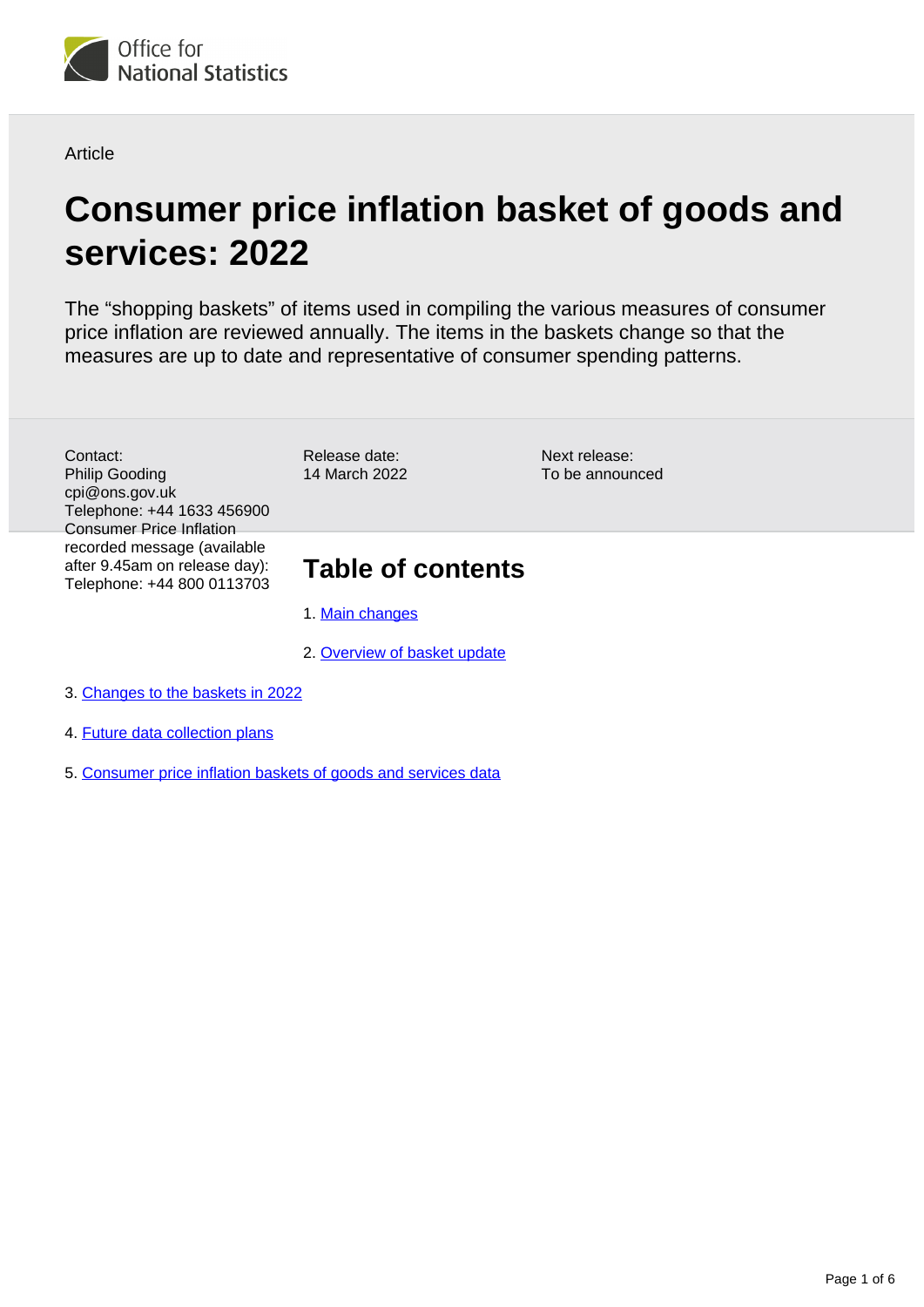# <span id="page-1-0"></span>**1 . Main changes**

- In 2022, 19 items have been added to the Consumer Prices Index including owner occupiers' housing costs (CPIH) basket and 15 items have been removed.
- Additions to the baskets for 2022 include meat-free sausages, canned pulses, sports bras, pet collars and antibacterial surface wipes.
- Removals from the baskets include doughnuts, men's suits and coal.

## <span id="page-1-1"></span>**2 . Overview of basket update**

The contents of the baskets for 2022 are summarised in [Annexes A and B](https://www.ons.gov.uk/economy/inflationandpriceindices/datasets/consumerpriceinflationbasketofgoodsandservices), and the main changes from the 2021 price collection are discussed in this article and listed in **[Tables 2 and 3.](https://www.ons.gov.uk/economy/inflationandpriceindices/datasets/consumerpriceinflationbasketofgoodsandservices)** 

This update covers the Consumer Prices Index including owner occupiers' housing costs (CPIH) and Consumer Prices Index (CPI). It also covers our legacy measure, the Retail Prices Index (RPI). The same changes have been made to the baskets used for all three measures.

### **The shopping basket**

Consumer price inflation is the rate at which the prices of goods and services bought by households rise or fall. Imagine a very large "shopping basket" containing those goods and services bought by households. As the prices of the various items in the basket change over time so does the total cost of the basket. Movements in consumer price inflation indices represent the changing cost of the shopping basket.

Currently, around 180,000 separate price quotations are collected every month to compile the indices, covering around 730 representative consumer goods and services. These prices are collected in around 140 locations across the UK, from the internet and over the phone. In addition, around 300,000 quotes are used in measuring owner occupiers' housing costs each month. This measure is based principally on data from administrative sources.

Within each year, the consumer price indices represent the changing cost of a basket of goods and services of fixed composition. In this way, changes in the consumer price indices from month to month reflect only changes in prices, and not variations in the quality and quantity of items purchased by consumers.

Although kept constant within the year, the contents of the basket and the associated expenditure weights are updated annually. This is important in helping to avoid potential biases that might otherwise develop, for example, because of the development of entirely new goods and services. These procedures also help to ensure that the indices reflect longer-term trends in consumer spending patterns.

Changes to the items and their associated item weights are introduced in the February index each year, but prices are collected for both old and new items in January. This means that the figures for each year can be "chain linked" to form a long-run price index spanning many years. In other words, price changes between December and January are based on the old basket, while price changes between January and February, and beyond, are based on the new basket.

In reality, there are three baskets, one for each of CPIH, CPI and RPI. The vast majority of items are the same in all three measures.

[Consumer price indices, a brief guide: 2017](https://www.ons.gov.uk/economy/inflationandpriceindices/articles/consumerpriceindicesabriefguide/2017) provides a helpful introduction to the concepts and procedures underpinning the compilation of the consumer price indices. These are described in much greater detail in [Consumer Price Indices – Technical Manual](https://www.ons.gov.uk/economy/inflationandpriceindices/methodologies/consumerpricesindicestechnicalmanual2019) and [CPIH Compendium](https://www.ons.gov.uk/economy/inflationandpriceindices/articles/cpihcompendium/2016-10-13).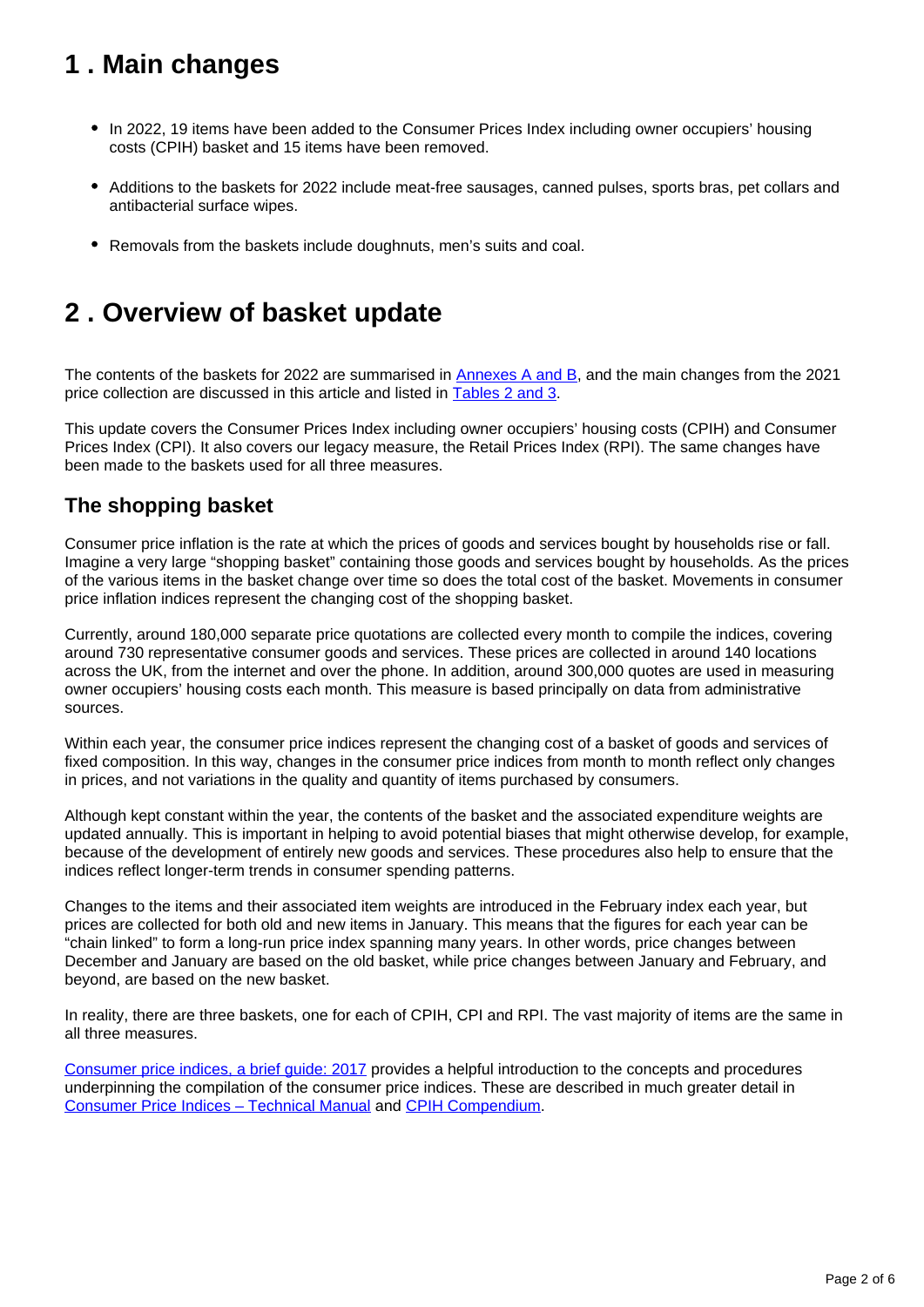### **Representative items**

There are some individual goods and services where typical household spending is so large that they merit inclusion in the baskets in their own right, such as petrol and electricity supply. More commonly, a sample of specific goods and services must be selected that gives a reliable measure of price movements for a broader range of similar items.

Several factors need to be considered when choosing representative items. Of course, the items must be easy to find by the team of people collecting the price quotes, ensuring that estimates of price change are based on an adequate number of quotes collected throughout the UK.

Since the consumer price inflation statistics are based on the cost of fixed in-year baskets of goods and services, ideally, they should be available for purchase throughout the year.

The number of items chosen to represent each product group within the indices depends both on the weight and the variability of price changes between the various items. It makes sense to choose more items in product groups where spending is high. However, if price movements of all possible items in the group are very similar, it is sufficient to collect prices for only a few.

Based on this, the allocation of items to broad commodity groups can be analysed, as shown for the 12 divisions of the CPIH in Table 1, and the balance used as a reference point for the annual review of the baskets.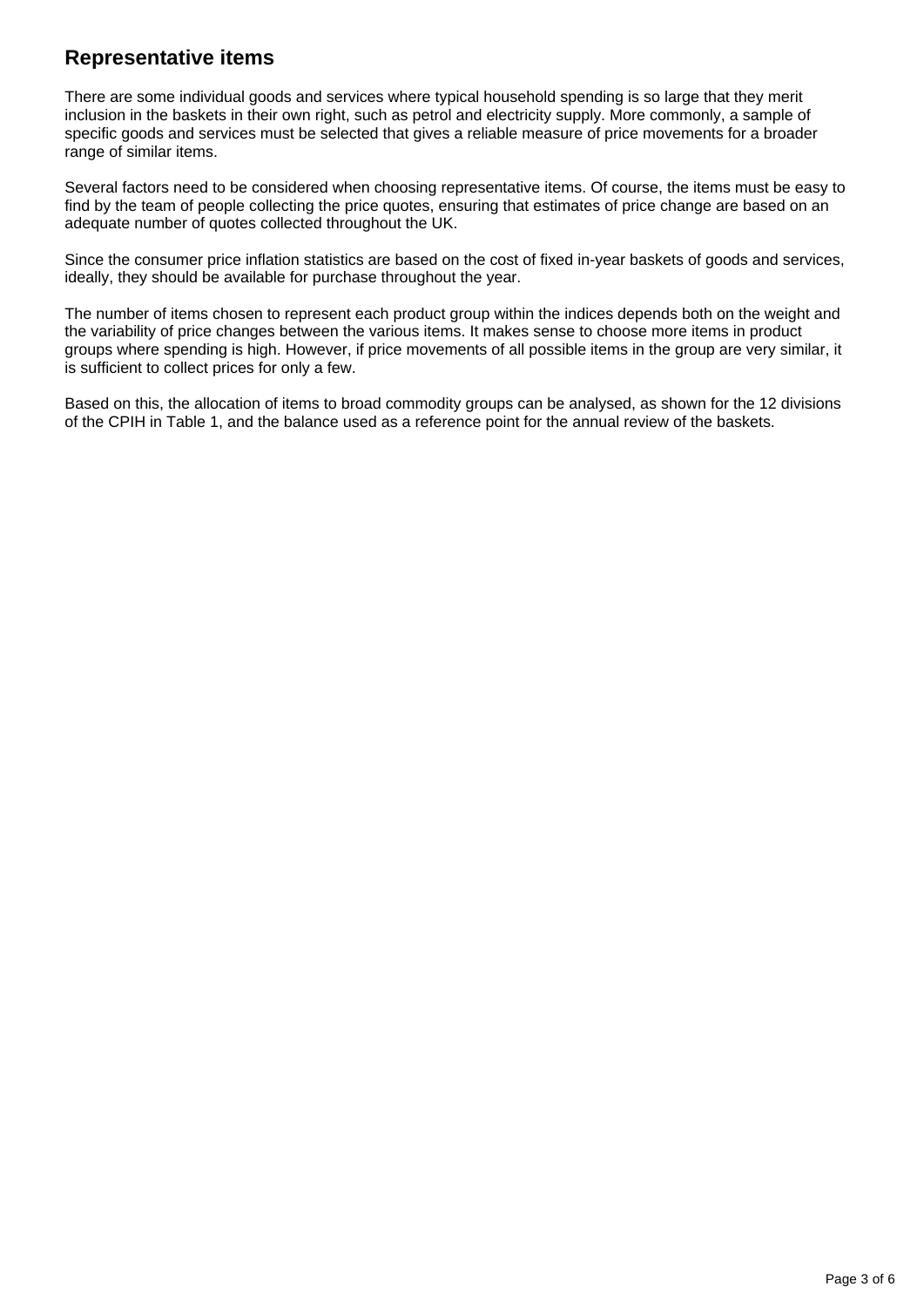Table 1: Allocation of items to Consumer Prices Index including owner occupiers' housing costs (CPIH) divisions in 2022

|    |                                         | CPIH weight,<br>February<br>2022<br>(per cent) | in price changes <sup>1</sup> | Observed variation Representative items <sup>2</sup><br>(per cent of total) |
|----|-----------------------------------------|------------------------------------------------|-------------------------------|-----------------------------------------------------------------------------|
| 1  | Food and non-alcoholic beverages 9.3    |                                                | Medium                        | 24                                                                          |
|    | 2 Alcohol and tobacco                   | 3.9                                            | Low                           | 4                                                                           |
| 3  | <b>Clothing and footwear</b>            | 4.9                                            | Medium                        | 12                                                                          |
| 4  | Housing and household services          | 31.4                                           | Low                           | 5                                                                           |
|    | 5 Furniture and household goods         | 6.3                                            | Medium                        | 10                                                                          |
| 6  | <b>Health</b>                           | 1.8                                            | Low                           | 3                                                                           |
| 7  | <b>Transport</b>                        | 11.1                                           | High                          | 6                                                                           |
| 8  | <b>Communication</b>                    | 1.9                                            | Medium                        | $\overline{2}$                                                              |
| 9. | <b>Recreation and culture</b>           | 10.5                                           | Medium                        | 17                                                                          |
|    | <b>10 Education</b>                     | 2.6                                            | Low                           | 1                                                                           |
|    | <b>11 Restaurants and hotels</b>        | 9.0                                            | Low                           | $\overline{7}$                                                              |
|    | 12 Miscellaneous goods and services 7.3 |                                                | High                          | 11                                                                          |

Source: Office for National Statistics

### **Notes**

- 1. Based on an analysis of variation in price changes between the individual items chosen to represent each division in the period 2017 to 2021.
- 2. These figures should be treated as providing only a broad indication of the allocation of items to the 12 CPIH divisions. For example, the sample of prices underpinning an existing item might easily be stratified in some way to form two or more distinct items; conversely, items could be merged to form a single item representing a wider, more heterogeneous, spending category. A specific example of this is the item 'UK university tuition fees'. This is classified as one item but the index takes into account prices for undergraduate, postgraduate and part-time courses.

Such analysis cannot tell us which items should be priced and so choosing a particular set of items to represent each area remains a matter of judgement.

Various sources of information are used including the Office for National Statistics' (ONS) Living Costs and Food Survey (LCF), market research data, trade journals and press reports. Changes in the retail environment are also reported to the ONS by the price collectors.

It is important to note that the contents of the baskets and changes from one year to the next should not be given significance beyond their purpose as representative items used in estimating consumer price changes. Changes to the baskets will reflect evolving consumer tastes but only over a long run of years.

It should also be noted that most of the representative items remain unchanged in 2022. In total, 19 items have been added to the CPIH basket and 15 items have been removed. Also, 16 items have been modified in a total of 733 items. The modifications usually relate to the type of shop where items are priced.

## <span id="page-3-0"></span>**3 . Changes to the baskets in 2022**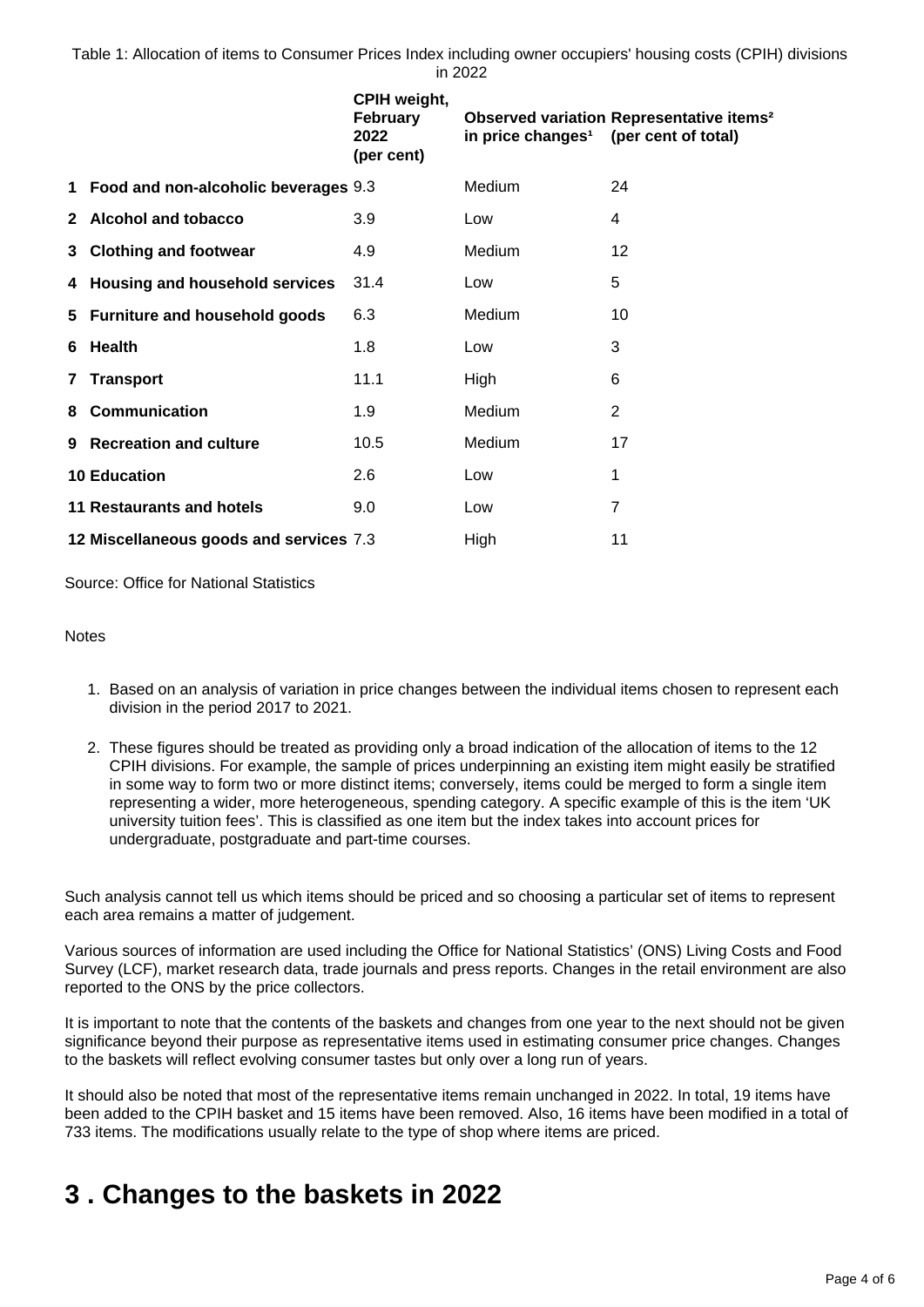## **Timing of changes**

Changes to the baskets of goods and services this year are being introduced with the February 2022 consumer price inflation statistics published on 23 March 2022.

Additions to the baskets and those items removed are set out in **Tables 2 and 3**, together with a summary of the motivation for these changes. Changes to the baskets should not be viewed as a simple indicator of those products or services whose popularity has either grown or fallen significantly over the past year.

### **Additions**

New items have been introduced to diversify the range of products collected for already established groupings. For example, meat-free sausages have been added to expand the range of "free from" products in the basket, reflecting the growth in vegetarianism and veganism. Antibacterial surface wipes have been added to the list of cleaning products to represent current cleaning trends together with the demand for antibacterial products in response to the coronavirus (COVID-19) pandemic.

Several new items have been introduced to represent specific markets where consumer spending is significant or growing and existing items may not adequately represent price changes for such goods. For example, frozen Yorkshire puddings have been added as there is currently no representative frozen cereal item in the index. A pet collar has been introduced because of increased consumer spending on pet accessories linked to the rise in pet ownership more generally since the start of the coronavirus pandemic.

Analysis of the existing sample of representative items across CPIH highlighted a need to improve coverage of price changes for recreational and sporting services, so a climbing wall session has been added. The games, toys and hobbies class contains several items whose prices tend to be volatile, making interpretation of the index more difficult. Adding a craft kit for adults aims to split the weight across more items, increase the number of price quotes being used, reduce the volatility and aid interpretation. Additionally, there is anecdotal evidence that this has been a growth area during the coronavirus pandemic.

In other cases, new items are direct replacements for similar products with the change made for a variety of reasons. For example, customer preference for beds has moved from doubles towards king-size versions, which were not previously priced. Analysis showed the indices for double-bed and single-bed items moved in broadly the same way, prompting a decision to allow an increased range of bed size to be priced within one item.

A further example is the replacement of some items of children's clothing to anticipate an update to the international classification system (Classification of Individual Consumption by Purpose) used to subdivide the CPI and CPIH baskets into groupings for analysis. Pyjamas and pants for children aged between 18 months and 13 years are being replaced by the same items for children aged between 3 and 13 years. The new items will better match the terminology and age boundaries of the new classification.

A final type of replacement is where price collection difficulties suggest a change would improve the coverage and quality of price series in specific areas of the baskets. This year, a man's suit has been replaced with a man' s formal jacket or blazer. A gradual fall in spending on men's suits, together with the decision of a few retailers to withdraw this item from their outlets, has led to collection difficulties and a fall in the number of price quotes that can be collected. The current menswear collection includes a pair of formal trousers so introducing this new item maintains the representation of the formal jackets without insisting on the "suit" requirements.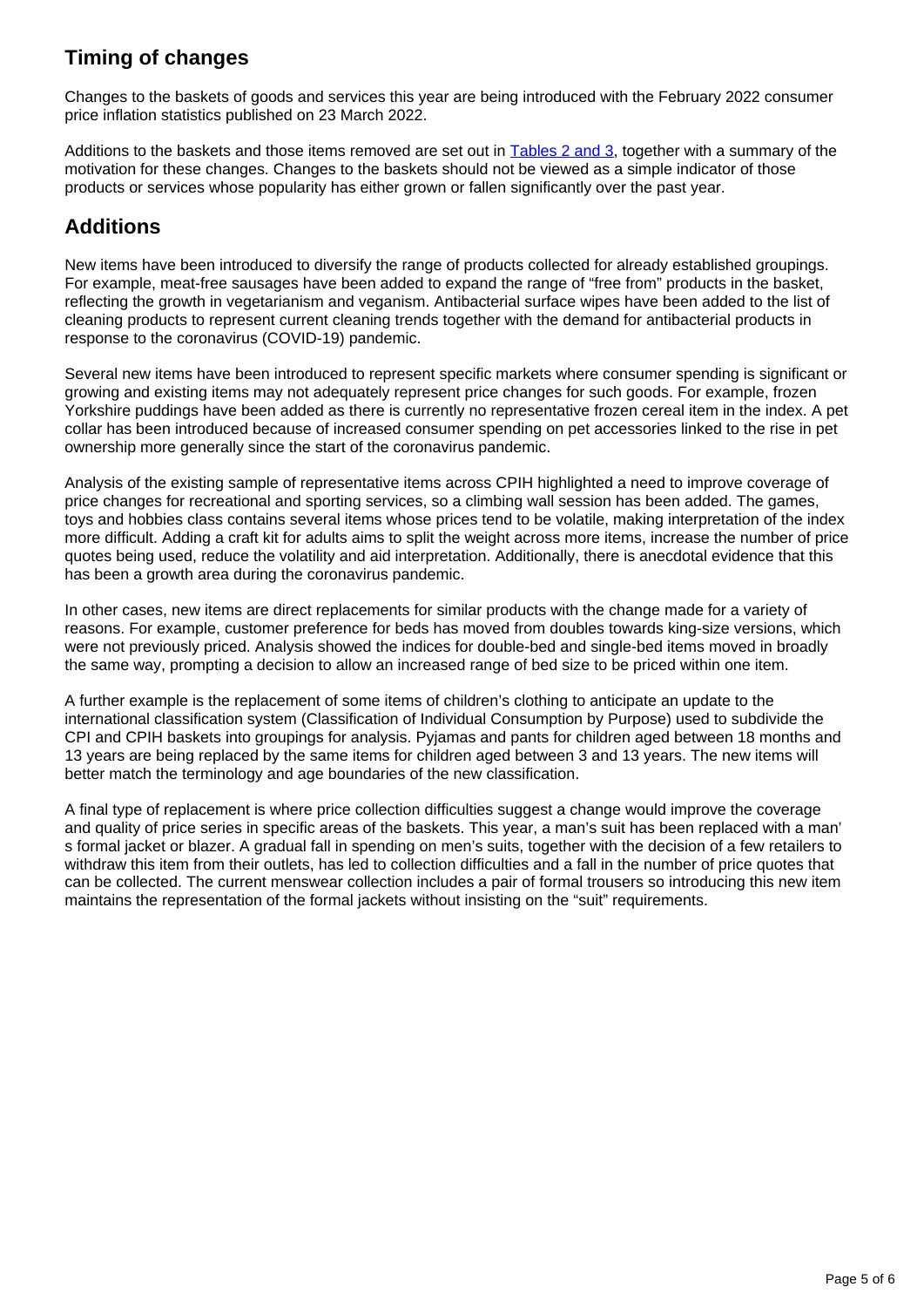### **Removals**

It is important that growth in the overall size of the baskets is limited each year so that production costs and processing times may be contained. Several items therefore have been removed from the baskets in 2022.

At times, items must be removed in response to changes in the law or in response to environmental issues. Sale of domestic coal will be banned in 2023 as part of the government's actions to combat climate change. Dropping the item in 2022 protects the index from the possibility of being unable to collect price quotes towards the end of the year and from abnormal price movements, which could be seen as the deadline approaches for the ban to come into effect.

In some cases, items are dropped reflecting decreasing expenditure, such as dougnuts where research and anecdotal evidence from retailers has indicated that sales have fallen, potentially because of the rise in homeworking. Most individual cakes, which is what the "dougnut" item represents, are sold in multipacks, and a separate multipack cake item remains in the basket.

In other cases, removal does not necessarily imply that the markets for these goods and services are very small or are declining significantly. Some items have been removed to make way for new additions to the baskets within the same product grouping. For example, this year, one brand of king-size cigarettes is being replaced by another brand of super king-size cigarettes to widen the range of sizes being priced and rebalance the brands based on expenditure data.

In some cases, a product will remain represented in the baskets. For example, eggs were previously represented by two items where prices moved in broadly the same way. One of those items has been removed from an overcovered area of the basket without any significant loss of precision to the overall index.

## <span id="page-5-0"></span>**4 . Future data collection plans**

In January 2022, we highlighted how [alternative data sources](https://blog.ons.gov.uk/2022/01/26/measuring-the-changing-prices-and-costs-faced-by-households/) will allow the Office for National Statistics (ONS) to better reflect changes in not only prices but also consumers' spending. Scanner data directly from supermarkets will be used in the headline Consumer Prices Index including owner occupiers' housing costs (CPIH) and the Consumer Prices Index (CPI) from 2024, and we will be updating our [article explaining our plans to achieve this](https://www.ons.gov.uk/economy/inflationandpriceindices/articles/introducingalternativedatasourcesintoconsumerpricestatistics/november2021) in April 2022.

## <span id="page-5-1"></span>**5 . Consumer price inflation baskets of goods and services data**

[Consumer price inflation baskets of goods and services](https://www.ons.gov.uk/economy/inflationandpriceindices/datasets/consumerpriceinflationbasketofgoodsandservices)

Dataset | 14 March 2022

Changes to the representative items and the full list of items within the Consumer Prices Index including owner occupiers' housing costs, Consumer Prices Index and Retail Prices Index baskets of goods and services.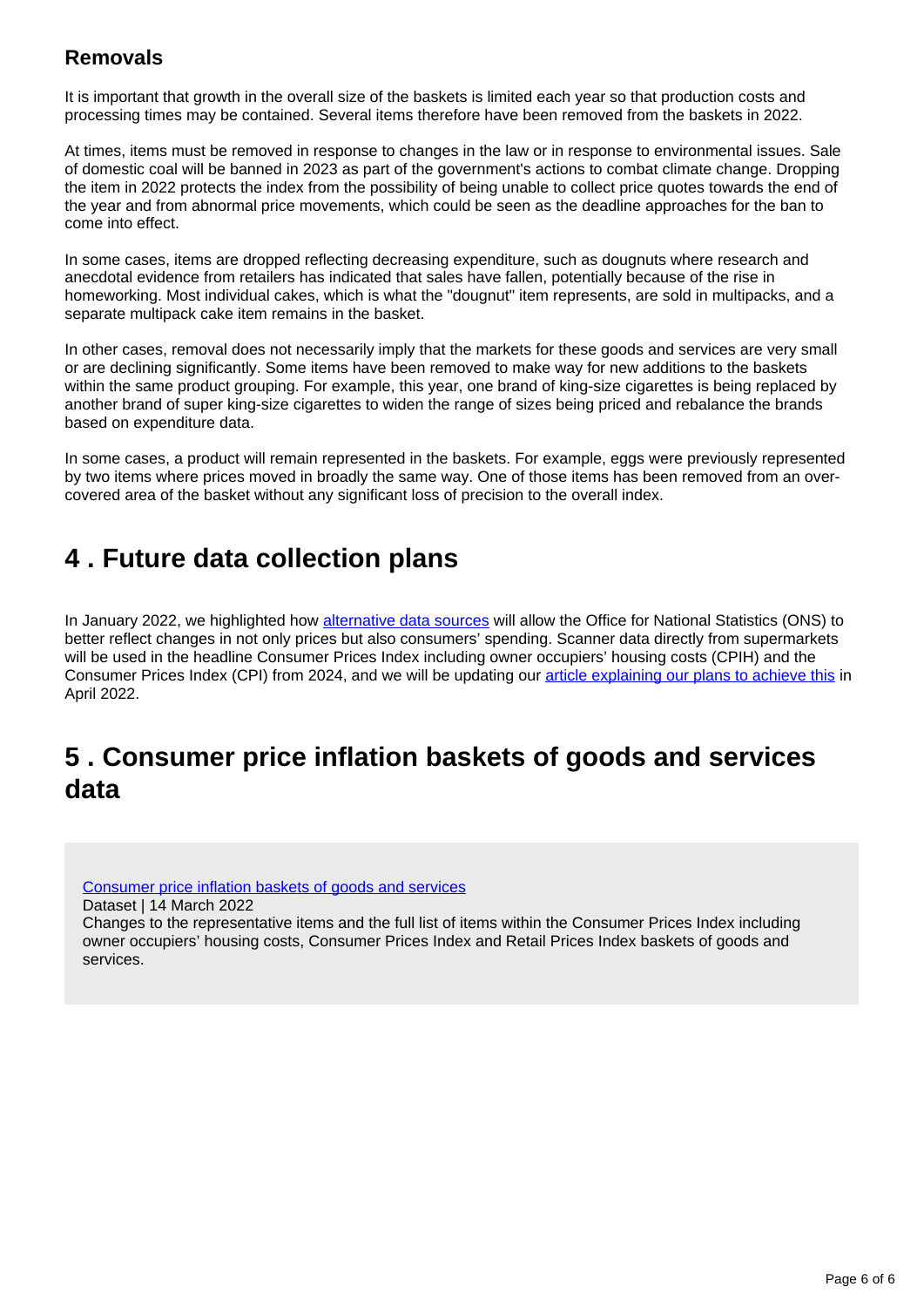

### **Table 2: Additions to the baskets in 2022**

| <b>CPIH/CPI Class</b>                               | <b>RPI Section</b>           | <b>New Item</b>                             | <b>Notes</b>                                                                                                                                                                                                                                                                                                                                                                                                                                                                                        |
|-----------------------------------------------------|------------------------------|---------------------------------------------|-----------------------------------------------------------------------------------------------------------------------------------------------------------------------------------------------------------------------------------------------------------------------------------------------------------------------------------------------------------------------------------------------------------------------------------------------------------------------------------------------------|
| 1.1.1 Bread and Cereals                             | 2129 Other Foods             | Yorkshire puddings, frozen,<br>ready cooked | New item. There is currently no representative frozen cereal item<br>in the index. This addition seeks to address that and reflects the<br>move towards convenience in home cooking.                                                                                                                                                                                                                                                                                                                |
| 1.1.4 Milk, Cheese and<br>Eggs                      | 2116 Eggs                    | Eggs                                        | As both the existing medium and large egg item prices moved in<br>broadly the same way, they are being replaced by a new single<br>item. This gives scope to add other new items in previously<br>under-represented areas.                                                                                                                                                                                                                                                                          |
| 1.1.7 Vegetables                                    | 2129 Other Foods             | Meat free sausages                          | New item. The growth in vegetarianism and veganism is widely<br>covered by the press and is being driven by the younger<br>generations as a result of growing social responsibility and<br>health awareness. Additionally, the item increases our coverage<br>of free-from food products and is widely available in<br>supermarkets.                                                                                                                                                                |
| 1.1.7 Vegetables                                    | 2126 Processed<br>Vegetables | Canned pulses                               | New item. Pulses are featuring heavily in current food and<br>cooking trends, again reflecting the growth in vegetarianism, and<br>the existing baked beans item has a very different usage to the<br>new item. This item can be used in both hot and cold dishes and<br>covers beans, chickpeas and lentils, all of which have<br>considerable shelf space in supermarkets.                                                                                                                        |
| 1.1.9 Food Products Not<br><b>Elsewhere Covered</b> | 2129 Other Foods             | <b>Dried herbs</b>                          | New item. The introduction of this item anticipates a future move<br>to an updated classification system used to compile and analyse<br>CPIH and CPI by filling one of the new classes where currently<br>there are no representative items. Additionally, it represents the<br>growing use of herbs, both fresh and dried, as the home cooking<br>trend continues to rise. Dried herbs were chosen as the new<br>item as they are widely available in both supermarkets and more<br>local outlets. |
| 2.2 Tobacco                                         | 3201 Cigarettes              | 20 super king size cigarettes               | This item expands the range of cigarette sizes within the basket<br>and rebalances the brands in line with current expenditure<br>figures.                                                                                                                                                                                                                                                                                                                                                          |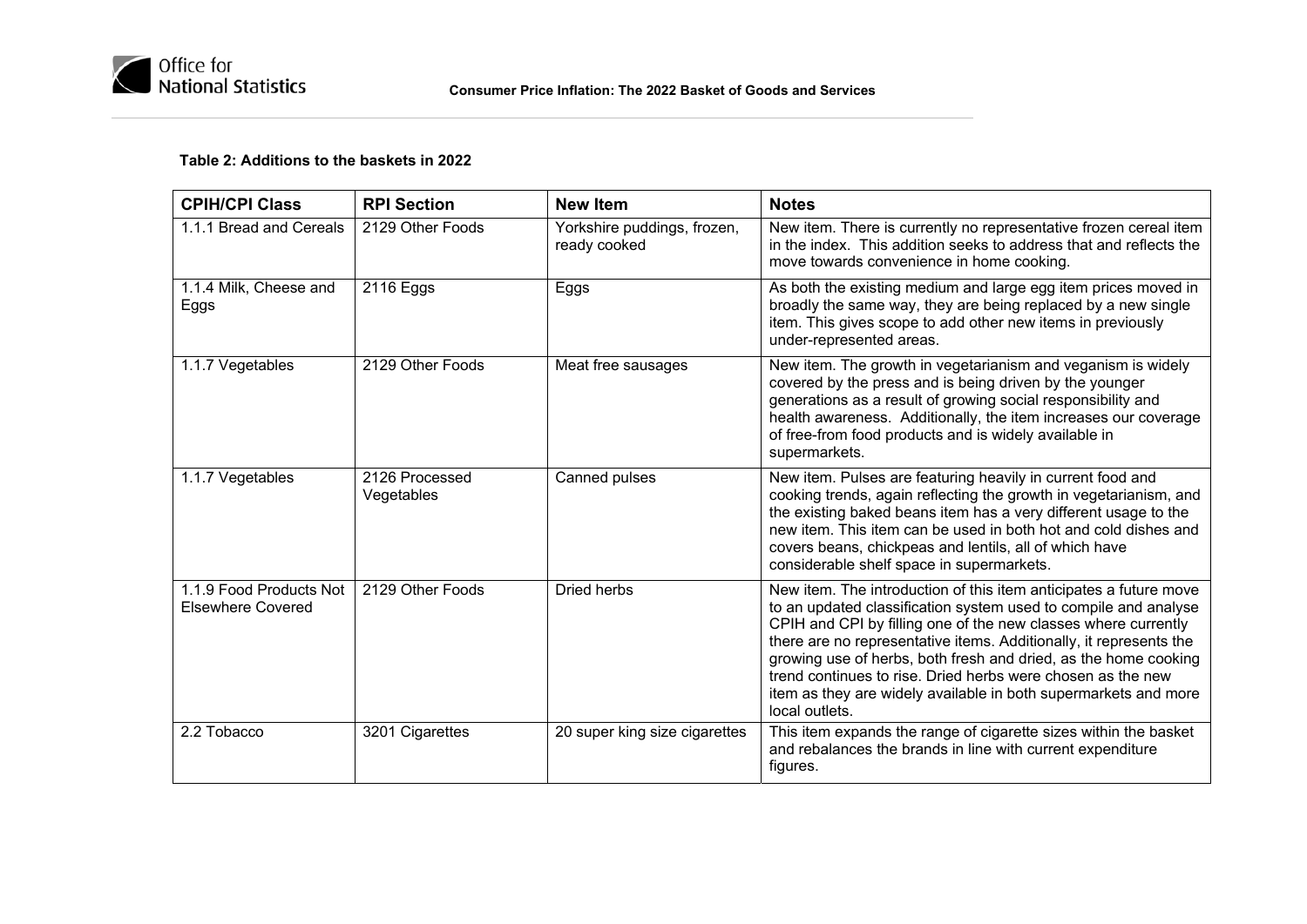

| 3.1.2 Garments                     | 5101 Men's Outerwear | Men's formal jacket/blazer                  | New item. There has been a decline in expenditure on formal<br>suits with purchases falling to around 2 million per year in 2020.<br>Additionally, some retailers have withdrawn suits from their<br>stores causing an impact on collection coverage, together with<br>the loss of further department stores. The current menswear<br>collection includes a pair of formal trousers. Introducing this new<br>item maintains representation of formal jackets without insisting<br>on the 'suit' requirements. |
|------------------------------------|----------------------|---------------------------------------------|---------------------------------------------------------------------------------------------------------------------------------------------------------------------------------------------------------------------------------------------------------------------------------------------------------------------------------------------------------------------------------------------------------------------------------------------------------------------------------------------------------------|
| 3.1.2 Garments                     | 5104 Other Clothing  | Sports bra / crop top                       | New item. The heightened awareness of fitness generally<br>together with the focus of the coronavirus (COVID-19) pandemic<br>has seen a rise in expenditure on sports clothing. This item is<br>distinct to the existing lingerie bra and supplements the existing<br>sports clothing items.                                                                                                                                                                                                                  |
| 3.1.2 Garments                     | 5104 Other Clothing  | Child's pyjamas, 3 - 13 years               | The addition anticipates a future move to an updated<br>classification system used to compile and analyse CPIH and<br>CPI. It replaces a child's pyjamas for an 18-month to 13-year-<br>old, to align with the age bands of the updated Classification of<br>Individual Consumption by Purpose (COICOP).                                                                                                                                                                                                      |
| 3.1.2 Garments                     | 5104 Other Clothing  | Child's pants, 3 - 13 years                 | Similar to child's pyjamas, this replaces child's pants for an 18-<br>month to 13-year-old.                                                                                                                                                                                                                                                                                                                                                                                                                   |
| 3.1.2 Garments                     | 5104 Other Clothing  | Child's socks, UK 9 - 6.5 / EU<br>$26 - 38$ | A further re-adjustment to meet the updated COICOP. This item<br>replaces the existing UK 3 - 6.5 / EU 19 - 40 size band and<br>aligns with the proposed age range of 3 - 13 years specified by<br>the updated COICOP.                                                                                                                                                                                                                                                                                        |
| 5.1.1 Furniture and<br>Furnishings | 4301 Furniture       | <b>Bed</b>                                  | This combined item replaces the double bed and single bed<br>items. Customer preference has moved away from 'double' beds<br>towards king-size versions which are not currently<br>priced. Analysis showed the double and single bed indices<br>moved in broadly the same way, prompting a decision to allow<br>an increased range of bed size to be priced within one item. This<br>gives scope to add other new items in previously under-<br>represented areas.                                            |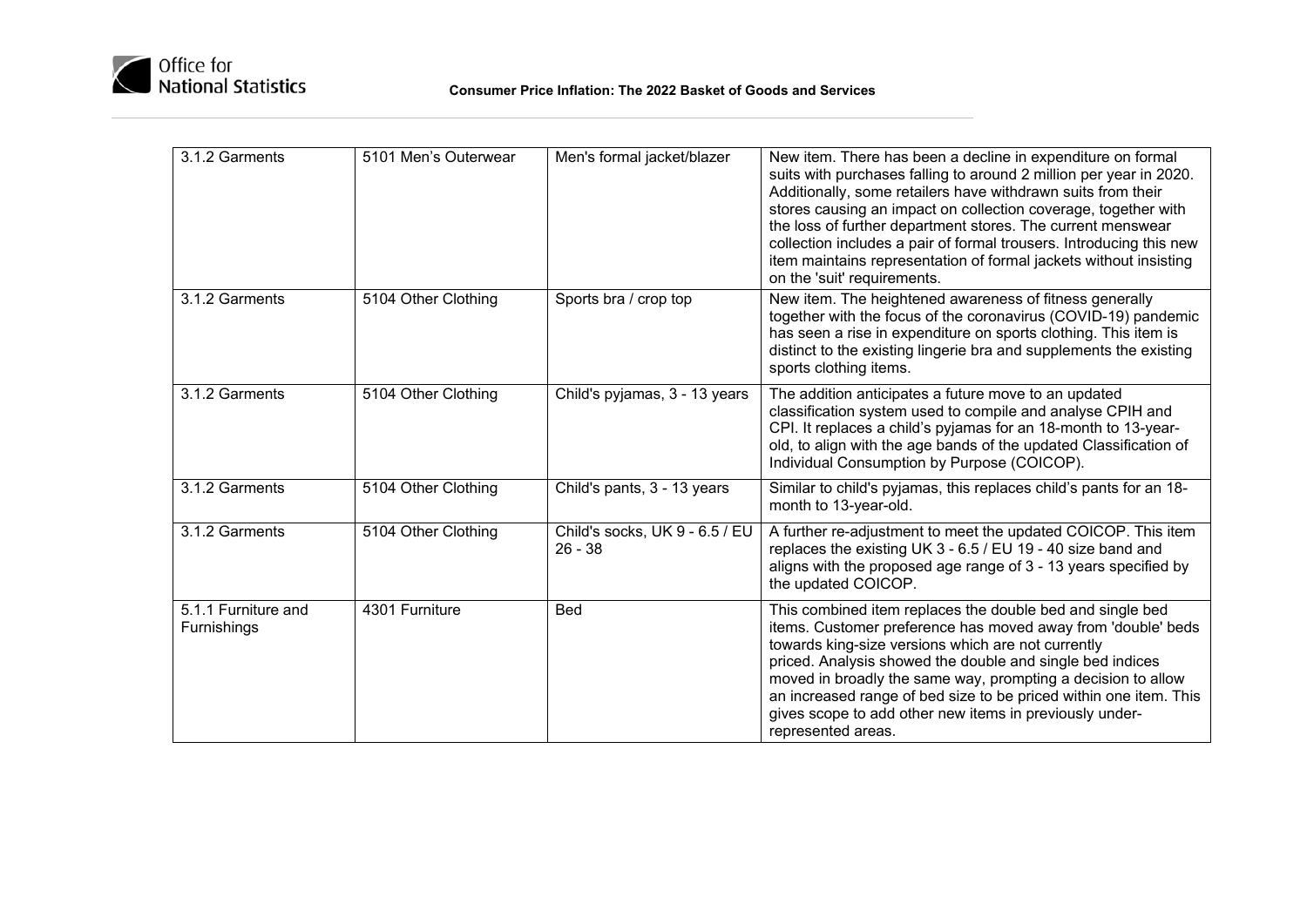

| 5.6.1 Non-Durable<br><b>Household Goods</b>           | 4305 Household<br>Consumables                     | Antibacterial surface wipes                               | New item. As convenience and ease of use spreads throughout<br>the cleaning sector, this item is being introduced to represent<br>current cleaning trends together with the demand for<br>antibacterial products in response to the pandemic guidelines on<br>cleanliness.                                                                                                                                                                                              |
|-------------------------------------------------------|---------------------------------------------------|-----------------------------------------------------------|-------------------------------------------------------------------------------------------------------------------------------------------------------------------------------------------------------------------------------------------------------------------------------------------------------------------------------------------------------------------------------------------------------------------------------------------------------------------------|
| 5.6.1 Non-Durable<br><b>Household Goods</b>           | 4305 Household<br>Consumables                     | Bin liners for kitchen use                                | This item replaces black refuse sacks. Using shelf space as a<br>proxy confirms the anecdotal evidence that the black refuse<br>sack, often used as a wheelie bin liner, has been surpassed by<br>the kitchen bin liner.                                                                                                                                                                                                                                                |
| 7.2.3 Maintenance and<br>Repairs                      | 6102 Maintenance of<br><b>Motor Vehicles</b>      | Exhaust fitting in fast fit<br>centre, back box /tailpipe | This replaces full exhaust fitting in fast fit centres. The more<br>narrowly defined item should be easier to price since the prices<br>of fewer component parts need to be combined. In turn, this<br>should reduce the burden on fast fit centre staff and improve the<br>reliability of the data.                                                                                                                                                                    |
| 9.3.1 Games, Toys and<br><b>Hobbies</b>               | 6303 Toys, Photographic<br>and Sports Goods       | Craft/hobby kit for adults                                | New item. The games, toys and hobbies class contains a<br>number of items whose prices tend to be volatile, making<br>interpretation of the index more difficult. Adding a craft/hobby kit<br>for adults aims to split the weight across more items, increase<br>the number of price quotes being used, reduce the volatility and<br>aid interpretation. Additionally, there is anecdotal evidence that<br>this has been a growth area during the coronavirus pandemic. |
| 9.3.4/5 Pets, Related<br><b>Products and Services</b> | 4306 Pet Care                                     | Pet collar for a dog or cat                               | New item. This item has been added to reflect the growth in pet<br>accessories linked to the increase in pet ownership more<br>generally during the pandemic.                                                                                                                                                                                                                                                                                                           |
| 9.4.1 Recreational and<br><b>Sporting Services</b>    | 6402 Entertainment and<br><b>Other Recreation</b> | Climbing session                                          | New item. Recreational and sporting services is an under-<br>represented part of the basket and a climbing session has been<br>introduced to help improve the overall estimate of price<br>movement. The particular service has been chosen to further<br>diversify the range of items in this class and reflects increased<br>popularity in the sport.                                                                                                                 |
| 12.3.2 Other Personal<br><b>Effects</b>               | 6203 Other Travel Costs                           | Car seat for a toddler/child                              | New item. Changing legal requirements for children to be in<br>age/weight appropriate car seats has seen expenditure grow<br>over time. This supplements an existing pushchair/stroller item in<br>the basket.                                                                                                                                                                                                                                                          |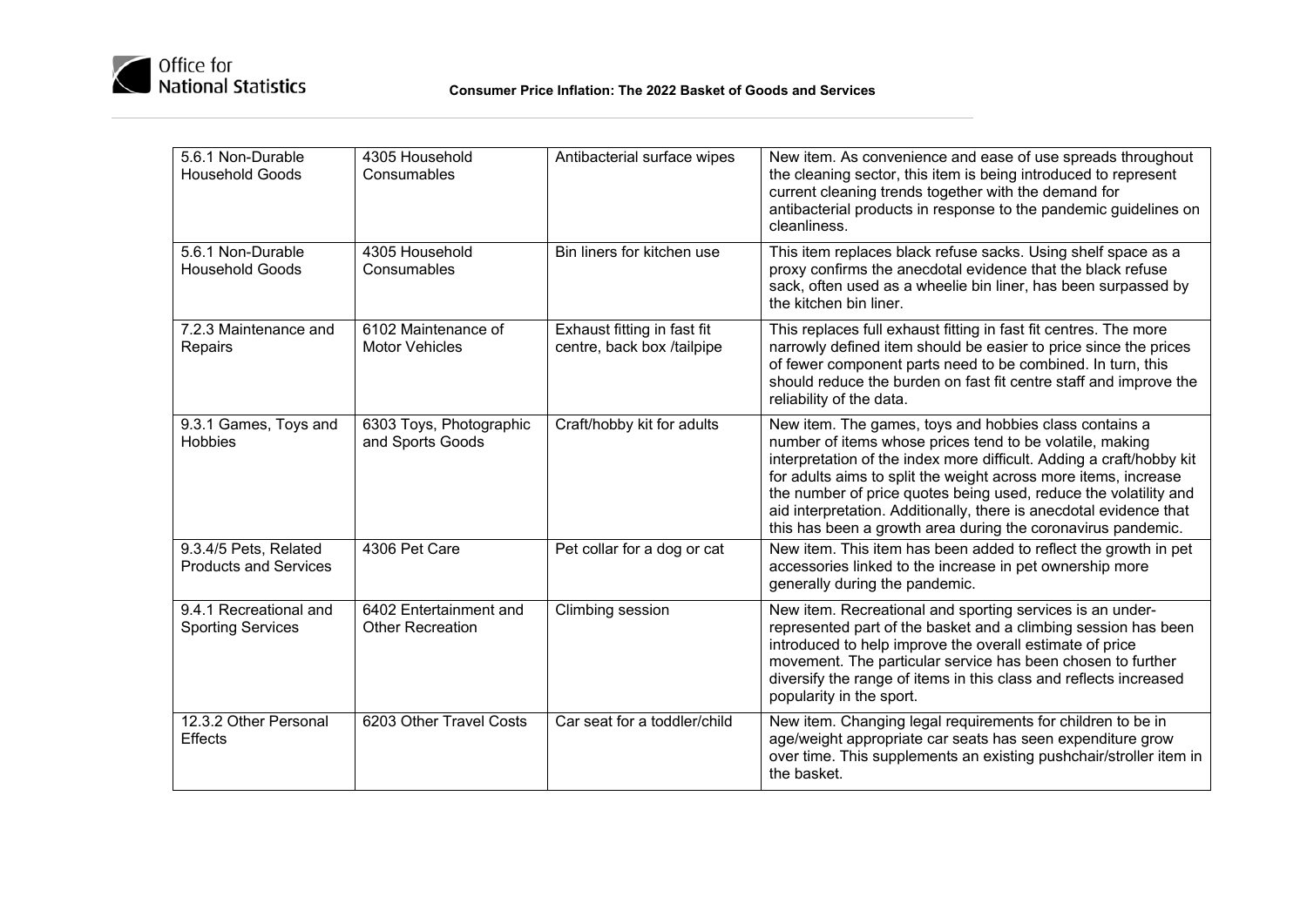

### **Table 3: Items removed from the baskets in 2022**

(1. "low weighted" denotes an item with a CPIH weight of less than 0.5 parts per thousand in 2021.)

| <b>CPIH/CPI Class</b>          | <b>RPI Section</b>      | <b>Dropped Item</b>                     | <b>Notes</b>                                                                                                                                                                                                                                                                                                                                                                                                                                                                                                                           |
|--------------------------------|-------------------------|-----------------------------------------|----------------------------------------------------------------------------------------------------------------------------------------------------------------------------------------------------------------------------------------------------------------------------------------------------------------------------------------------------------------------------------------------------------------------------------------------------------------------------------------------------------------------------------------|
| 1.1.1 Bread and Cereals        | 2103 Biscuits and Cakes | Doughnut                                | Removed. Sales of this item have declined partially because of<br>the move to home working. The majority of individual cakes,<br>which is what the item represents, are sold in multipacks and<br>there is a separate multipack cake item in the basket.                                                                                                                                                                                                                                                                               |
| 1.1.4 Milk, Cheese and<br>Eggs | 2116 Eggs               | Medium sized eggs                       | Prices of medium and large eggs move in broadly the same<br>way. Combining both sizes into a single new item reduces the<br>number of items in an over-covered area of the basket without<br>any significant loss of precision in the overall index. This<br>enables new items to be added in other parts of the basket<br>where precision needs to be improved.                                                                                                                                                                       |
| 1.1.4 Milk, Cheese and<br>Eggs | 2116 Eggs               | Large, free range eggs                  | Combining medium and large eggs into a single new item<br>reduces the number of items in an over-covered area of the<br>basket without any significant loss of precision in the overall<br>index.                                                                                                                                                                                                                                                                                                                                      |
| 2.2 Tobacco                    | 3201 Cigarettes         | 20 king size cigarettes                 | This item is being replaced by 20 super king size cigarettes to<br>widen the range of cigarette sizes being priced and rebalance<br>the brands based on expenditure data.                                                                                                                                                                                                                                                                                                                                                              |
| 3.1.2 Garments                 | 5101 Men's Outerwear    | Men's suit                              | Press & anecdotal evidence confirms the fall in usage,<br>hastened by the coronavirus pandemic and home working. The<br>loss of department stores on the local collection across the<br>country, together with the decision of some retailers to<br>withdraw suits from some of their outlets has resulted in a fall<br>in the number of price quotes that can be collected for this<br>item. A new men's formal jacket/blazer item is being introduced<br>to ensure men's formal/business wear is still represented in the<br>basket. |
| 3.1.2 Garments                 | 5104 Other Clothing     | Child's pyjamas, 18 month - 13<br>years | Replaced by pyjamas for a 3 to 13-year-old. The change<br>anticipates a future move to an updated international<br>classification system used to analyse the data. The new item<br>better matches the age boundaries of the new classification.                                                                                                                                                                                                                                                                                        |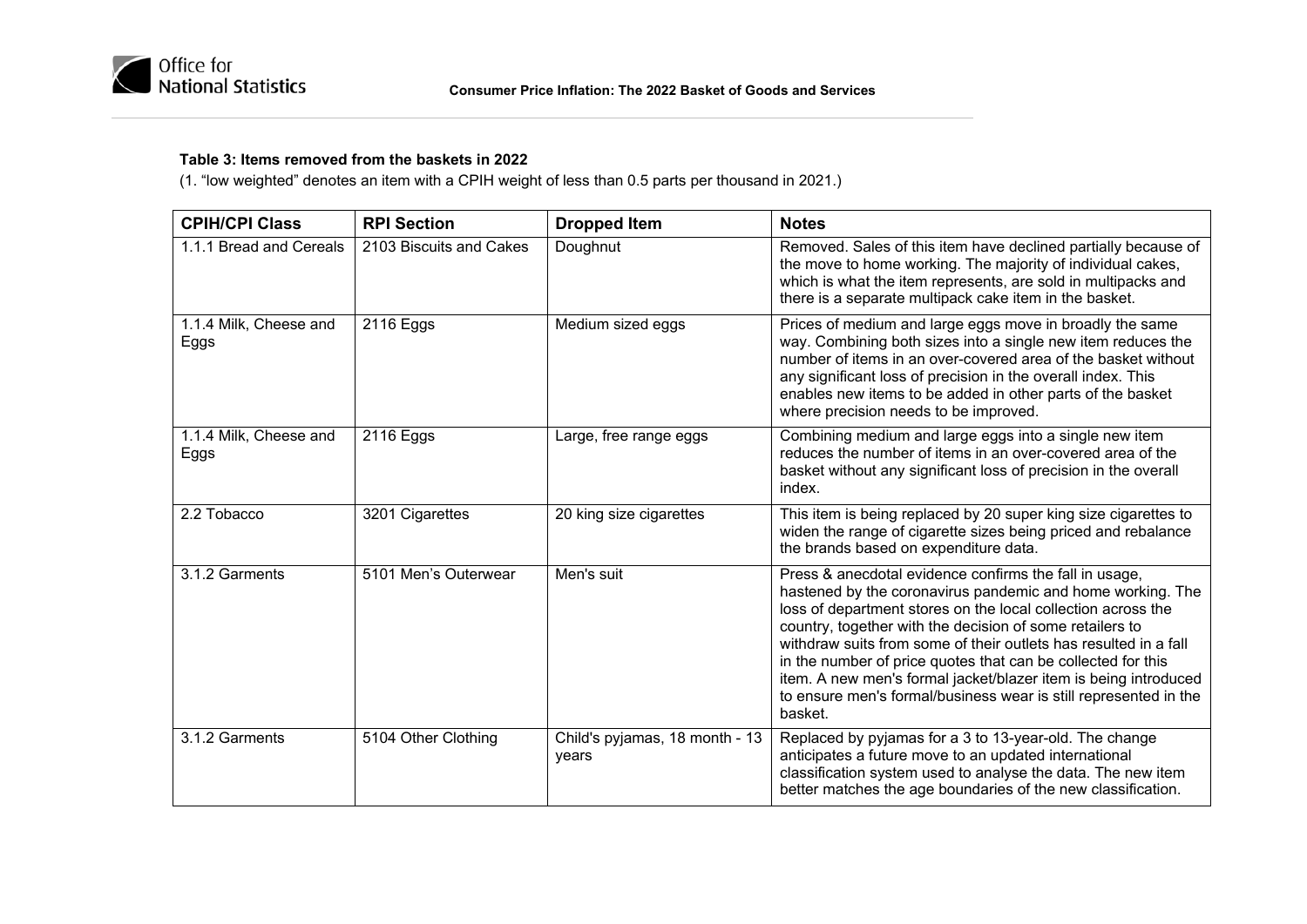

| 3.1.2 Garments                                    | 5104 Other Clothing                          | Child's pants, 18 month - 13<br>years       | For the same reason as the pyjamas, this is replaced by child's<br>pants for a child aged 3 to 13 years.                                                                                                                                                                                                                                                                                       |
|---------------------------------------------------|----------------------------------------------|---------------------------------------------|------------------------------------------------------------------------------------------------------------------------------------------------------------------------------------------------------------------------------------------------------------------------------------------------------------------------------------------------------------------------------------------------|
| 3.1.2 Garments                                    | 5104 Other Clothing                          | Child's socks, UK 3 - 6.5 / EU<br>$19 - 40$ | Replaced by child's socks, UK size $9 - 6.5$ / EU size $26 - 38$ .<br>Similar to the child's pyjamas and pants, this change relates to<br>a change in the international classification system.                                                                                                                                                                                                 |
| 4.5.4 Solid Fuels                                 | 4201 Coal and Solid<br><b>Fuels</b>          | Coal                                        | Removed. Sales of domestic coal will be banned in 2023 as<br>part of the government's actions to combat climate<br>change. Dropping the item in 2022 protects the index from the<br>possibility of being unable to collect price quotes towards the<br>end of the year and from abnormal price movements which<br>could be seen as the deadline approaches for the ban to come<br>into effect. |
| 5.1.1 Furniture and<br><b>Furnishings</b>         | 4301 Furniture                               | Double bed                                  | The double and single beds are being combined into one new<br>all-encompassing bed item. This enables the collection of<br>prices for king-size beds, reflecting a move in customer<br>preference from double to king-size beds.                                                                                                                                                               |
| 5.1.1 Furniture and<br><b>Furnishings</b>         | 4301 Furniture                               | Single bed                                  | The double and single beds are being combined into one new<br>all-encompassing bed item. This enables the collection of<br>prices for king-size beds, reflecting a move in customer<br>preference from double to king-size beds.                                                                                                                                                               |
| 5.1.2 Carpets and Other<br><b>Floor Coverings</b> | 4302 Furnishings                             | Laminate flooring                           | Laminate flooring has fallen in popularity and expenditure and<br>has essentially been replaced by Luxury Vinyl Tile (LVT)<br>flooring which was introduced in the 2021 basket.                                                                                                                                                                                                                |
| 5.6.1 Non-Durable<br><b>Household Goods</b>       | 4305 Household<br>Consumables                | Refuse sacks                                | Replaced by the new kitchen bin liners item. Shelf space<br>devoted to domestic bin liners has increased compared with a<br>decrease in the use of black refuse sacks as wheelie bin liners.                                                                                                                                                                                                   |
| 07.2.3 Maintenance and<br>Repairs                 | 6102 Maintenance of<br><b>Motor Vehicles</b> | Exhaust fitting in fast fit centre          | Replaced by an item covering the sale & fitting of a single<br>exhaust part rather than a full system as is currently<br>required. This eases the complexity of the collection and<br>reduces the burden on fast fit centre staff.                                                                                                                                                             |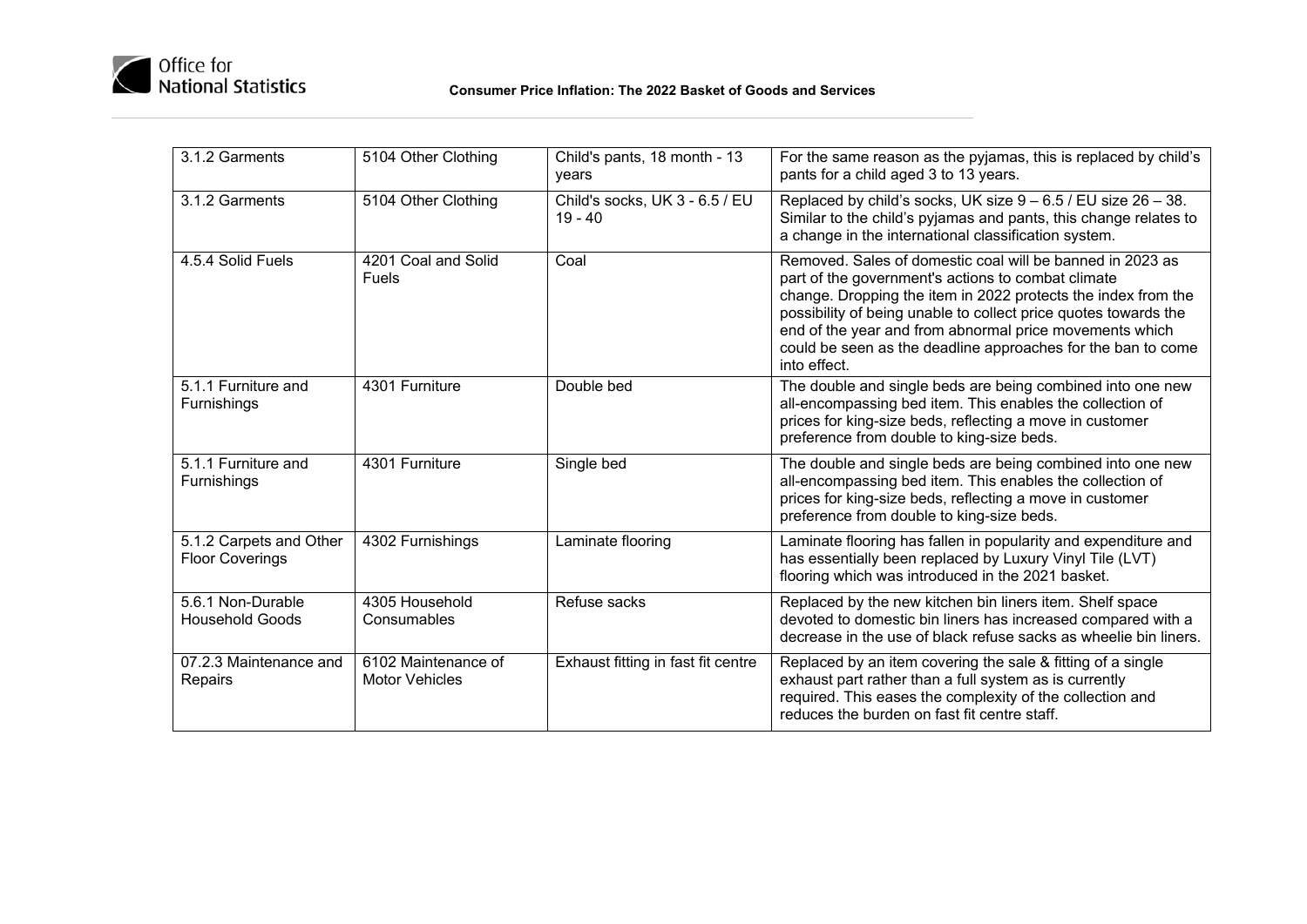

| 9.5.1 Books<br>6304 Books and<br>Reference book eg<br>atlas/dictionary<br>Newspapers | Removed. The rise of the internet has seen the need for<br>reference books fall, all age groups are resorting to electronic<br>maps to plan journeys etc while dictionary and thesaurus apps<br>are also available. Some physical reference books remain in<br>the index as some titles such as cookery and travel books are<br>collected in the hardback non-fiction item. |
|--------------------------------------------------------------------------------------|-----------------------------------------------------------------------------------------------------------------------------------------------------------------------------------------------------------------------------------------------------------------------------------------------------------------------------------------------------------------------------|
|--------------------------------------------------------------------------------------|-----------------------------------------------------------------------------------------------------------------------------------------------------------------------------------------------------------------------------------------------------------------------------------------------------------------------------------------------------------------------------|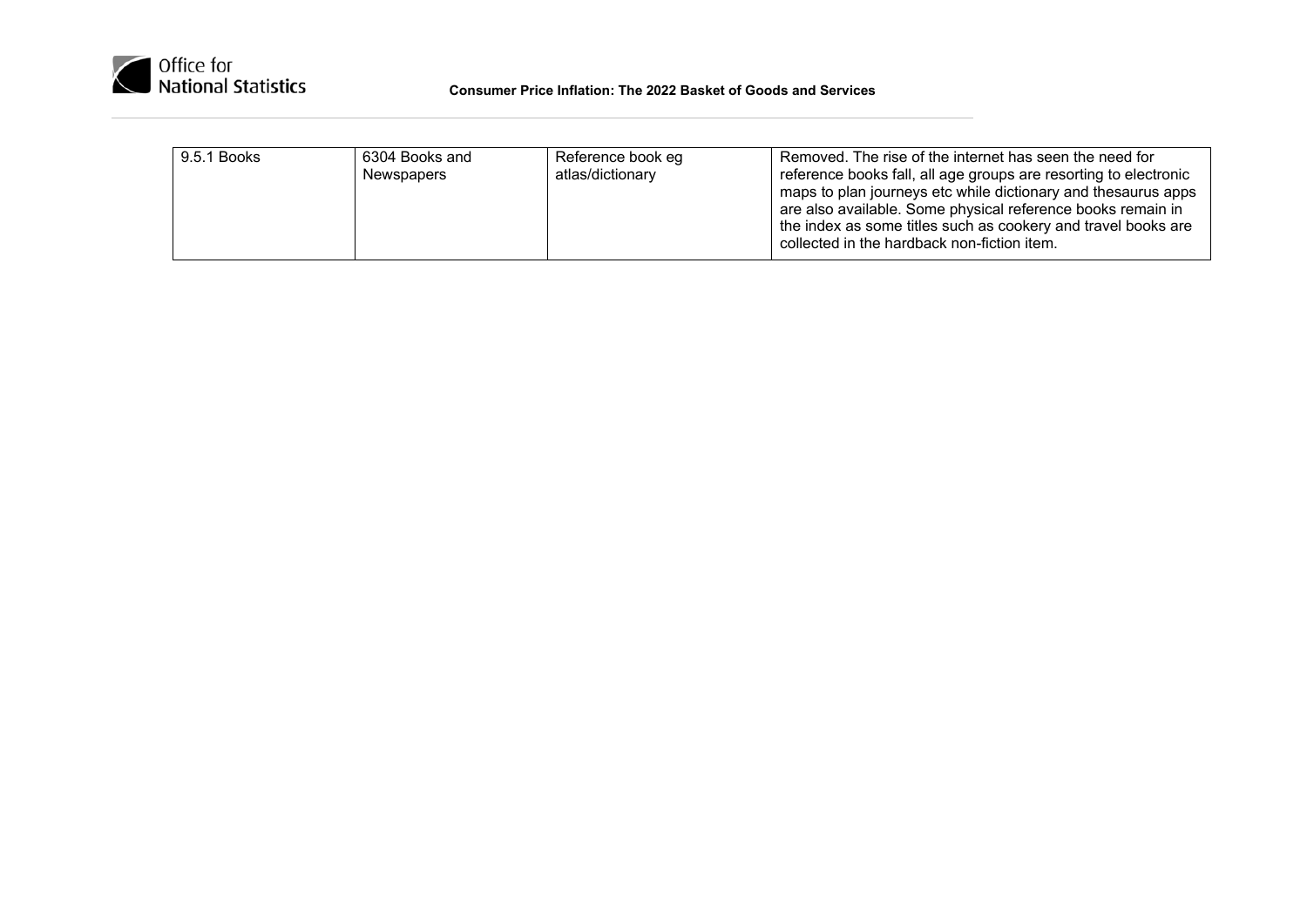### **Annex A: Consumer price indices, CPIH and CPI: representative items in 2022**

### **01.1 Food**

| 01.1.1 Bread and Cereals                 |                          |
|------------------------------------------|--------------------------|
| Large white loaves - sliced and unsliced | Large wholemeal loaf     |
| Bread rolls                              | Garlic bread             |
| Flour                                    | Chilled pizza            |
| Rice                                     | Quiche                   |
| Pasta                                    | Dehydrated noodles/pasta |
| Breakfast cereals                        | Hot oat cereal           |
| Gluten free breakfast cereals            | Cereal bars              |
| Sponge cakes                             | Crumpets                 |
| Pack of individual cakes                 | Crackers                 |
| Various selected biscuits                | Couscous                 |
| Popcorn                                  | Yorkshire puddings       |

01.1.2 Meat

Beef

|         | Rump steak | Roasting joint   |
|---------|------------|------------------|
|         | Mince      | Frozen burgers   |
| Lamb    |            |                  |
|         | Loin chops | Shoulder         |
| Pork    |            |                  |
|         | Loin chops | Back bacon       |
|         | Gammon     | Oven-ready joint |
| Chicken |            |                  |
|         |            |                  |

Fresh/chilled whole chicken Fresh chicken breasts Rotisserie cooked hot whole chicken

### Other Meats

Pork sausages Meat pies<br>
Cooked meats - eg ham Meat pies<br>
Fresh dice Canned meats **Frozen chicken** nuggets Chicken kievs **Liver** Continental deli type meat Meat based snacks

#### 01.1.3 Fish

Fresh white fish fillets Fresh salmon fillets Canned tuna Fish fingers

Fresh diced/minced turkey

Frozen prawns Frozen breaded/battered white fish

01.1.4 Milk, Cheese and Eggs

 Full-fat and semi-skimmed milk - shop-bought and delivered Flavoured milk **Non-dairy milk drink**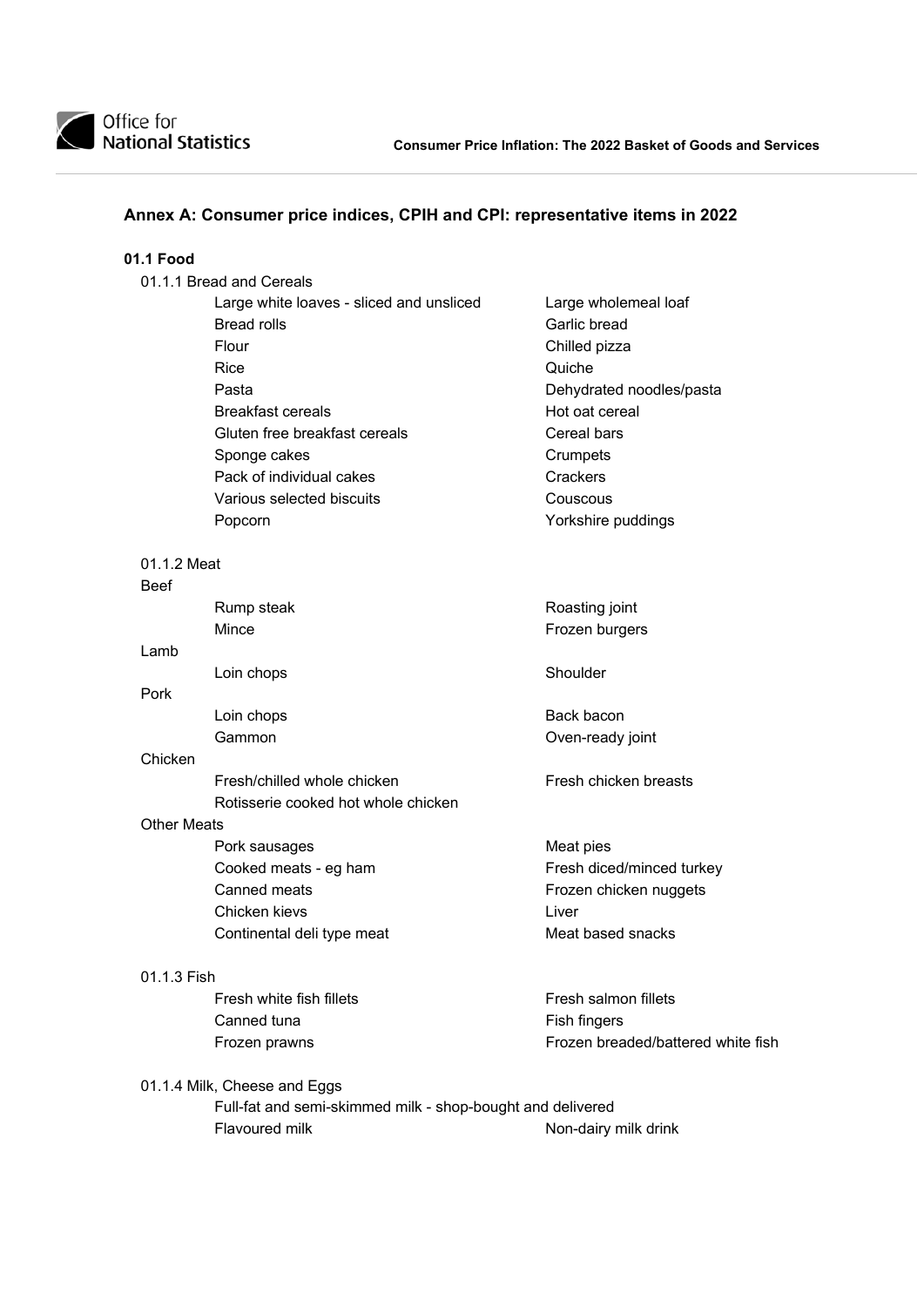

| Fresh cream            | Yoghurt  |
|------------------------|----------|
| Chilled pot dessert    | Fromag   |
| Eggs                   | Chedda   |
| Other regional cheeses | Soft cor |
| Parmesan               | Cheese   |
| Powdered baby formula  |          |
|                        |          |

- 01.1.5 Oils and Fats
	- Margarine/low fat spread **Olive oil** Block butter Spreadable butter Spreadable butter Peanut Butter

### 01.1.6 Fruit

Cooking apples<br>
Pears
Dessert apples
Dessert apples
Dessert<br>
Density
Dessert<br>
Density
Dessert apples Pears **Bananas** Strawberries **Grapes** Grapes Oranges Construction Construction Construction Construction Construction Construction Construction Construction<br>
Small oranges<br>
Small oranges<br>
Small oranges<br>
Construction Construction Construction Construction Construction Avocado pears Kiwi fruit **Grapefruit** Grapefruit Melon Blueberries Pineapple Raspberries Dried fruit **Canned fruit** Canned fruit Salted/roasted peanuts

### 01.1.7 Vegetables

| Loose and pre-packed potatoes - old, new and baking varieties |                    |  |
|---------------------------------------------------------------|--------------------|--|
| Prepared mashed potato                                        | Frozen chips       |  |
| Crisps - single and multi-packs                               | Vegetable crisps   |  |
| Corn based snacks                                             | Peppers            |  |
| Fresh tomatoes                                                | Cabbage            |  |
| Cauliflower                                                   | Carrots            |  |
| <b>Mushrooms</b>                                              | Onions             |  |
| Lettuce                                                       | Cucumbers          |  |
| <b>Broccoli</b>                                               | Courgettes         |  |
| Sweet potatoes                                                | Pre-packed salad   |  |
| Canned pulses                                                 | Canned baked beans |  |
| Canned tomatoes                                               | Canned sweetcorn   |  |
| Frozen pre-prepared vegetables                                | Frozen peas        |  |
| Vegetarian burger/grills                                      | Vegetarian pickle  |  |
| Vegetable stir fry                                            | Meat free sausages |  |
|                                                               |                    |  |

Fromage frais Cheddar - home-produced Soft continental cheese Cheese spread

Fresh fruit snacking pot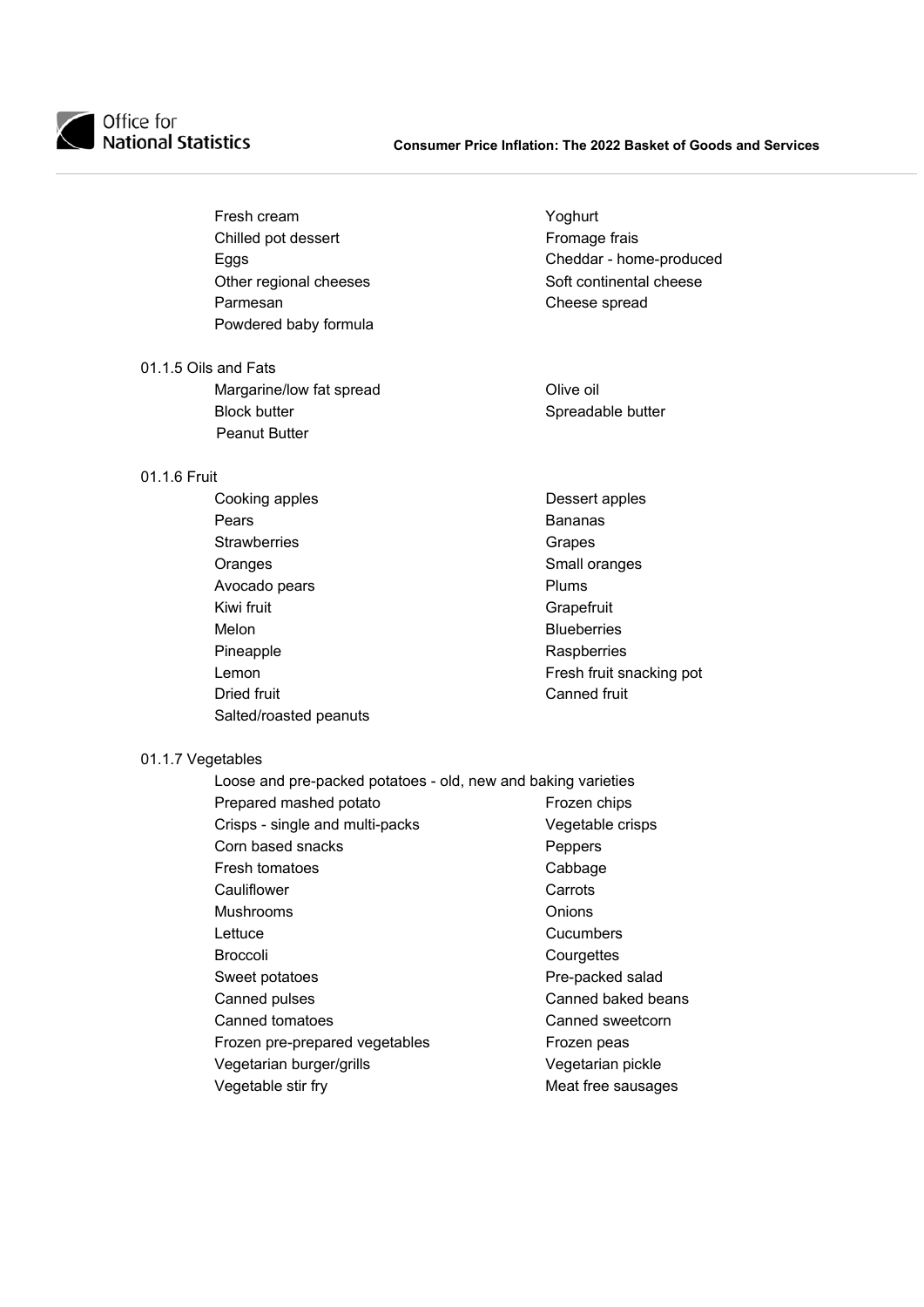

### **Consumer Price Inflation: The 2022 Basket of Goods and Services**

|                | 01.1.8 Sugar, Jam, Syrups, Chocolate and Confectionery               |                                |
|----------------|----------------------------------------------------------------------|--------------------------------|
|                | Sugar                                                                | Jam                            |
|                | Honey                                                                | Ice cream                      |
|                | Various selected popular brands of sweets, chocolates, gum and mints |                                |
|                | 01.1.9 Food Products (not elsewhere covered)                         |                                |
|                | Soup                                                                 | Ready cooked meals             |
|                | Various sauces - eg tomato ketchup, mayonnaise                       |                                |
|                | Dried herbs                                                          | Protein powder                 |
|                | 01.2 Non-Alcoholic Beverages                                         |                                |
|                | 01.2.1 Coffee, Tea and Cocoa                                         |                                |
|                | Tea bags                                                             | Flavoured tea                  |
|                | Coffee sachets                                                       | Instant coffee                 |
|                | Coffee pods                                                          | Hot chocolate drink            |
|                | 01.2.2 Mineral Waters, Soft Drinks and Juices                        |                                |
|                | Various pure fruit juices                                            | Squashes                       |
|                | Fruit drink                                                          | Fruit/vegetable juice smoothie |
|                | Mineral water                                                        | <b>Flavoured water</b>         |
|                | Lemonade                                                             | Cola                           |
|                | Various fizzy drinks                                                 | Mixer drinks                   |
|                | Energy drinks                                                        |                                |
|                | 02.1 Alcoholic Beverages (Off Sales)                                 |                                |
| 02.1.1 Spirits |                                                                      |                                |
|                | Whisky                                                               | Vodka                          |
|                | <b>Brandy</b>                                                        | Rum                            |
|                | Gin                                                                  | Cream liqueur                  |
|                | Pre-mixed spirit drink                                               |                                |
| 02.1.2 Wine    |                                                                      |                                |
|                | White wine                                                           | Red wine                       |
|                | Rose wine                                                            | Fortified wine                 |
|                | Sparkling wine                                                       | Champagne                      |
|                | <b>Bottled flavoured cider</b>                                       | Canned apple cider             |
| 02.1.3 Beer    |                                                                      |                                |
|                | Canned lager                                                         | Canned bitter                  |
|                | <b>Bottled lager</b>                                                 | Canned stout                   |
|                | Bottled speciality beer/ale                                          |                                |
|                |                                                                      |                                |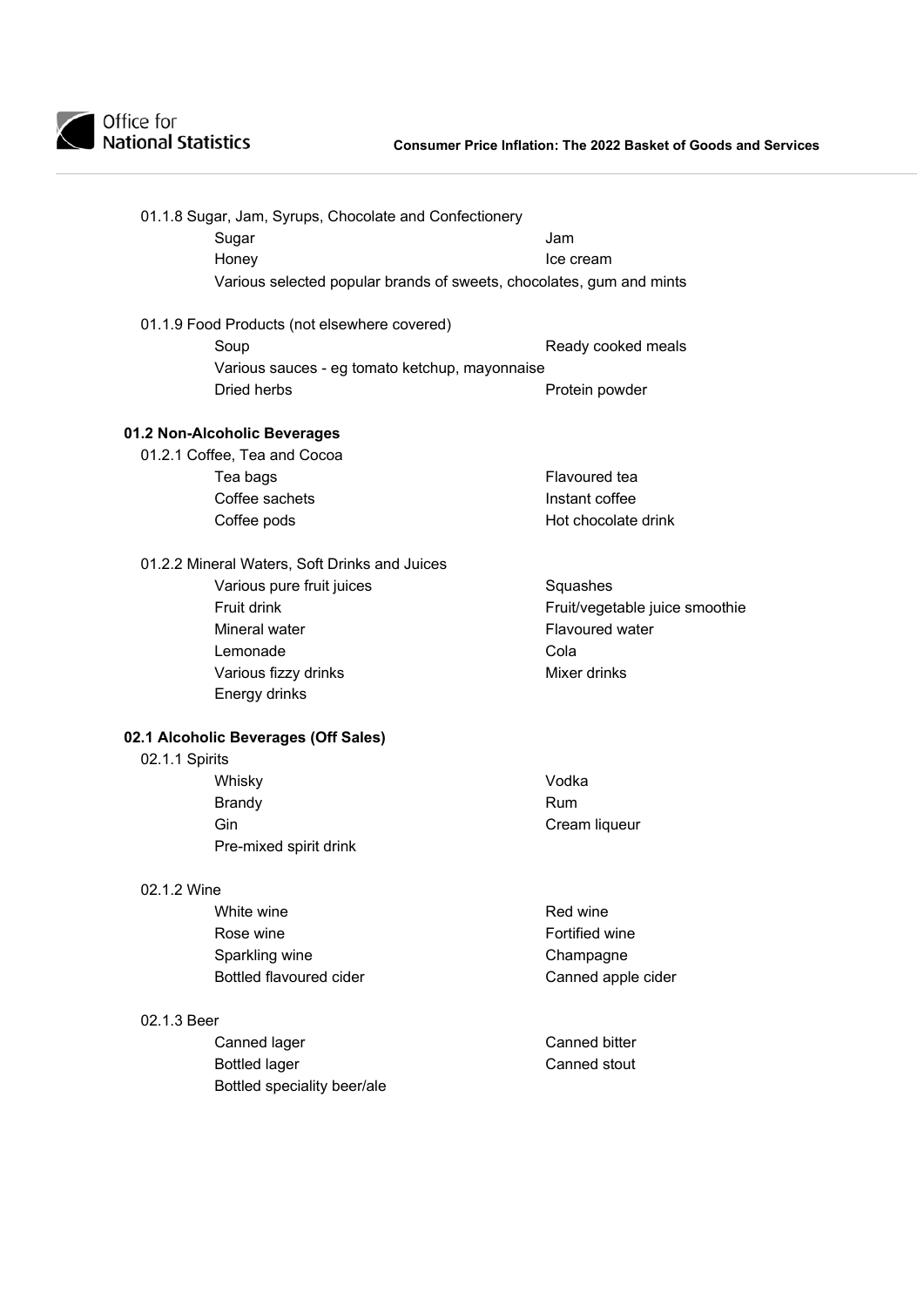

### **02.2 Tobacco**

Selected brand cigarettes Hand rolling tobacco

### **03.1 Clothing**

| 03.1.2 Garments  |                              |                   |
|------------------|------------------------------|-------------------|
| Men's Clothing   |                              |                   |
|                  | Coat                         | Casual jacl       |
|                  | Trousers - formal, casual    | Formal jacl       |
|                  | Jumper                       | Jeans             |
|                  | Various shirts               | T shirts          |
|                  | Loungewear bottoms           | <b>Shorts</b>     |
|                  | <b>Tracksuit bottoms</b>     | <b>Branded</b> sp |
|                  | Replica football team shirt  | Man's base        |
|                  | Socks                        | Underwear         |
| Women's Clothing |                              |                   |
|                  | <b>Blouse</b>                | Skirt - form      |
|                  | <b>Dress</b>                 | Trousers -        |
|                  | Jeans                        | Leggings          |
|                  | <b>Tops</b>                  | T shirt           |
|                  | Cardigan                     | Jumper            |
|                  | Sweatshirt                   | <b>Shorts</b>     |
|                  | Coat                         | Jacket - for      |
|                  | Rainwear                     | Exercise le       |
|                  | Sports bra/crop top          | Swimwear          |
|                  | Nightwear                    | Underwear         |
|                  | <b>Tights</b>                |                   |
|                  | Children's Clothing          |                   |
|                  | Schoolwear - trousers, skirt | Fashion to        |
|                  | Jumper/sweatshirt/cardigan   | T shirt           |
|                  | Jeans                        | <b>Trousers</b>   |
|                  | Girl's leggings              | Jacket            |
|                  | Underwear                    | <b>Socks</b>      |
|                  | Pyjamas                      | Baby's slee       |
|                  |                              |                   |

- 03.1.3 Other Clothing and Clothing Accessories Man's tie Knitting wool Lady's scarf **Cycle helmet** Hat/cap
- 03.1.4 Cleaning, Repair and Hire of Clothing Dry-cleaning **Men's clothing hire** Men's clothing hire

Cigars Electronic cigarette refills/liquid

Casual jacket Formal jacket/blazer Branded sports sweatshirt Man's base layer top Underwear

Skirt - formal, casual Trousers - formal, casual Leggings Jacket - formal, casual Exercise leggings Swimwear

Fashion top Baby's sleepsuit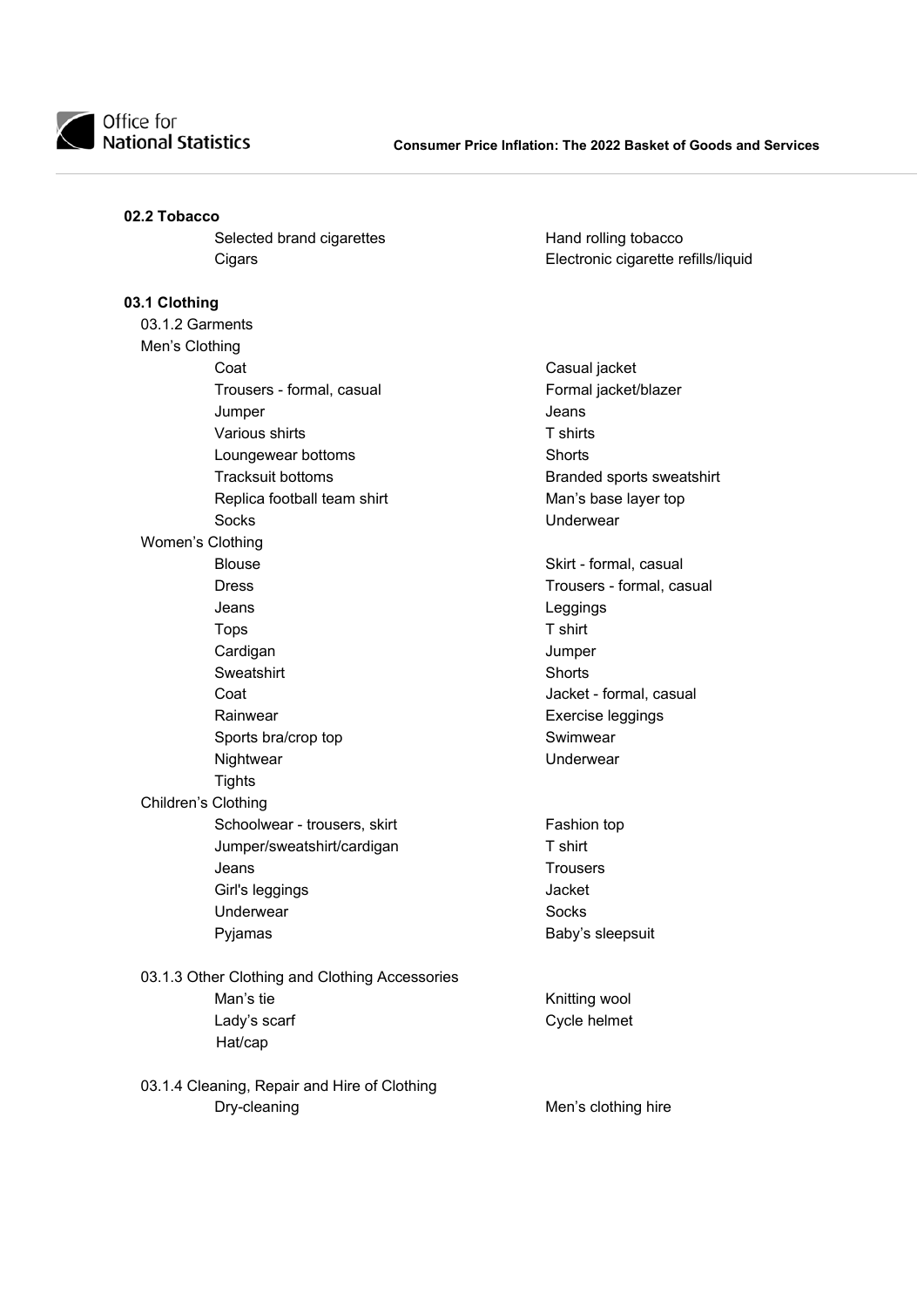

|                     | Shoes - formal, school, casual and fashion<br>Boots - formal, fashion and walking/hiking boot |                                         |
|---------------------|-----------------------------------------------------------------------------------------------|-----------------------------------------|
|                     | Training shoes                                                                                | Sandals                                 |
|                     | 04.1 Actual Rentals for Housing                                                               |                                         |
|                     | Private furnished and unfurnished rent                                                        | Local authority rent                    |
|                     | Registered social landlord (RSL) rent                                                         | UK holiday accommodation (self-catered) |
|                     | 04.2 Owner Occupiers' Housing Costs (only in CPIH)                                            |                                         |
|                     | Imputed rent in England, Scotland, Northern Ireland and Wales                                 |                                         |
|                     | 04.3 Regular Maintenance and Repair of the Dwelling                                           |                                         |
|                     | 04.3.1 Materials for Maintenance and Repair                                                   |                                         |
|                     | Ready mixed filler                                                                            | Wallpaper                               |
|                     | Varnish                                                                                       | Paint - gloss/emulsion                  |
|                     | Ceramic tiles                                                                                 | Shower head                             |
|                     | Medium density fibreboard (MDF)                                                               | Paint brush                             |
|                     | 04.3.2 Services for Maintenance and Repair                                                    |                                         |
|                     |                                                                                               |                                         |
|                     | Fees charged by plumbers, electricians, carpenters and decorators                             |                                         |
|                     | 04.4 Water Supply and Miscellaneous Services for the Dwelling                                 |                                         |
| 04.4.1 Water Supply |                                                                                               |                                         |
|                     | Average water charges                                                                         |                                         |
|                     | 04.4.3 Sewerage Collection                                                                    |                                         |
|                     | Average sewerage and environmental charges                                                    |                                         |
|                     | 04.5 Electricity, Gas and Other Fuels                                                         |                                         |
| 04.5.1 Electricity  |                                                                                               |                                         |
|                     | Average of the electricity companies' tariffs                                                 |                                         |
| 04.5.2 Gas          |                                                                                               |                                         |
|                     | Average of the gas companies' tariffs                                                         | Butane gas                              |
| 04.5.3 Liquid Fuels |                                                                                               |                                         |
|                     | Kerosene                                                                                      |                                         |
| 04.5.4 Solid Fuels  |                                                                                               |                                         |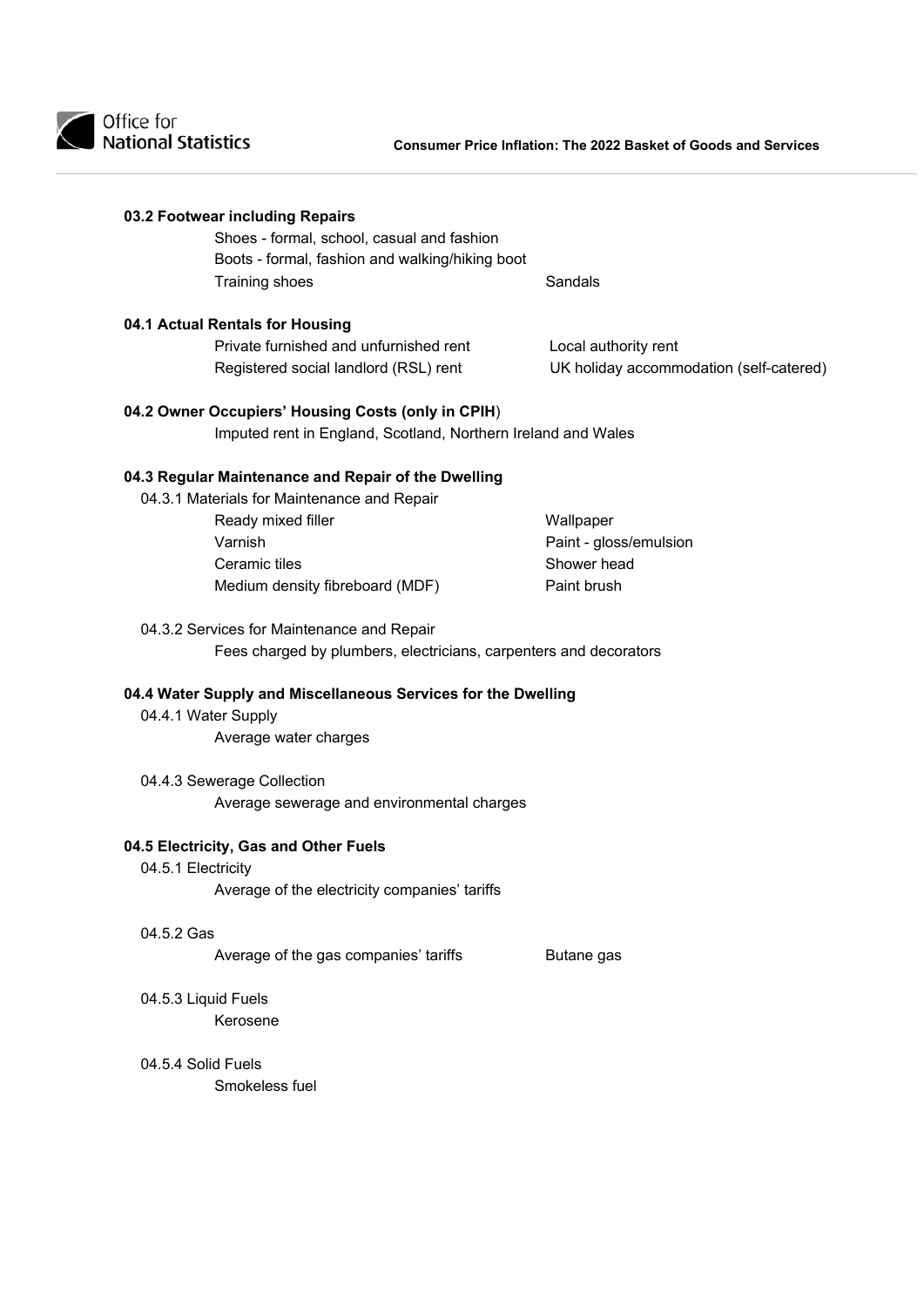

### **04.9 Council Tax and Rates (only in CPIH)**

 Average council tax bills for households in Great Britain Average rates bills for households in Northern Ireland

### **05.1 Furniture, Furnishings and Carpets**

05.1.1 Furniture and Furnishings

 Dining furniture - eg table, chairs Bedroom furniture - eg wardrobe, bed, mattress, chest of drawers Living room furniture - eg armchair, sofa bed, settees, bookcase, table lamp Kitchen furniture - various kitchen units Office furniture - home office desk Outdoor furniture - patio set Baby/children's furniture - high chair

05.1.2 Carpets and Other Floor Coverings Selected carpets Rug Luxury vinyl tile flooring

### **05.2 Household Textiles**

| Curtains         | Fabric roller blind |
|------------------|---------------------|
| Duvet            | Duvet cover         |
| <b>Bed sheet</b> | Towels              |

### **05.3 Household Appliances, Fitting and Repairs**

| 05.3.1/2 Major Appliances and Small Electric Appliances           |                 |
|-------------------------------------------------------------------|-----------------|
| Electric cooker                                                   | Gas cooker      |
| Fridge/freezer                                                    | Dishwasher      |
| Vacuum cleaner                                                    | Washing machine |
| Gas fire                                                          |                 |
| Selected small appliances - eg iron, kettle, heater, electric fan |                 |

# 05.3.3 Repair of Household Appliances

Electrical service charges Washing machine repair

### **05.4 Glassware, Tableware and Household Utensils**

 Kitchen equipment - pans, scissors, plastic food container, bakeware Tableware – dinner plate, cutlery set Glassware – tumbler Re-usable bottle/mug Flower vase

### **05.5 Tools and Equipment for House and Garden**

Light bulb Smart/WiFi light bulb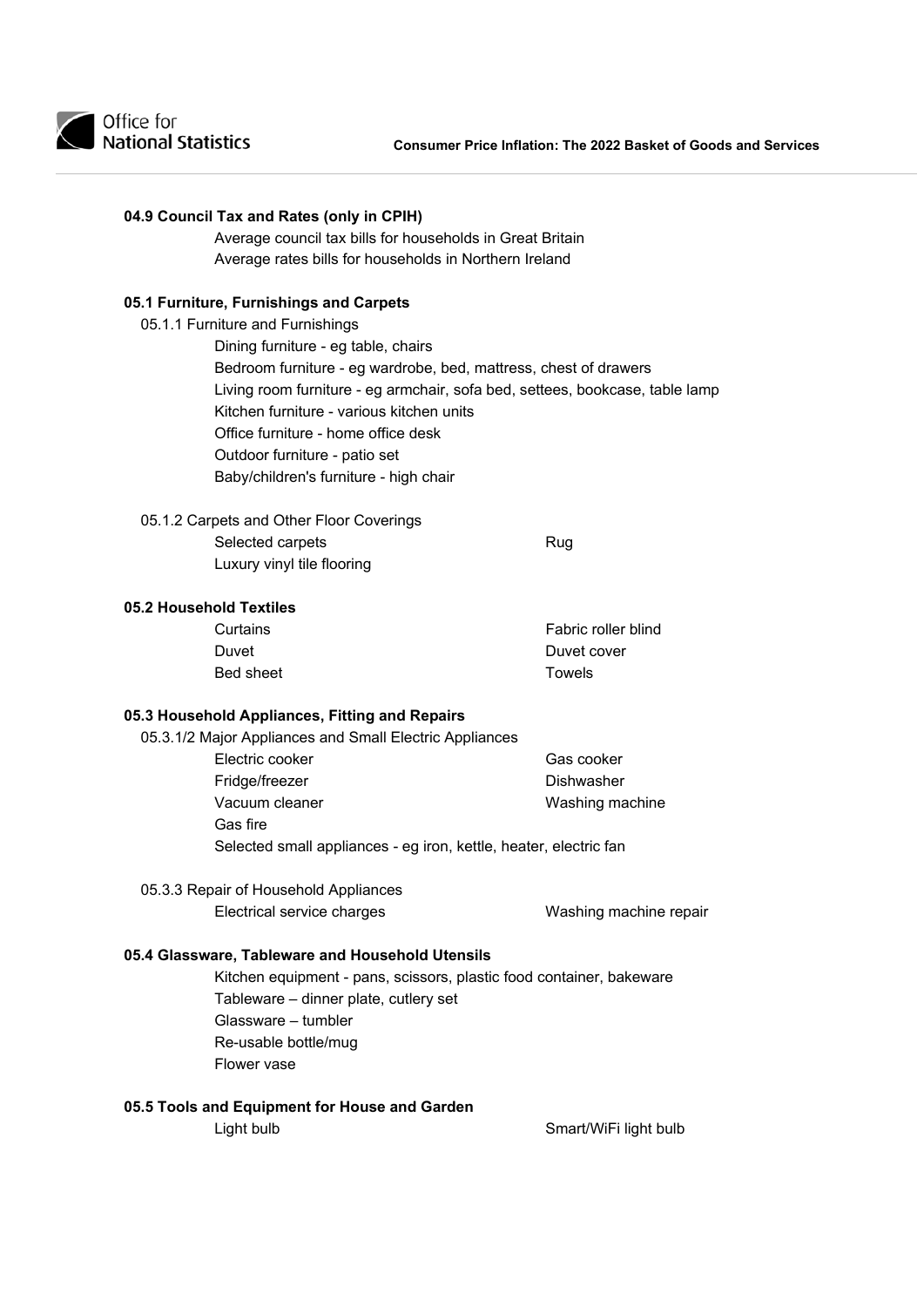| <b>Battery</b>                                                  | Door handle                                                                                            |
|-----------------------------------------------------------------|--------------------------------------------------------------------------------------------------------|
| Power drill                                                     | Screwdriver                                                                                            |
| Lawnmower                                                       | Garden spade                                                                                           |
| Hire of domestic carpet shampoo/cleaner                         |                                                                                                        |
| 05.6 Goods and Services for Routine Household Maintenance       |                                                                                                        |
| 05.6.1 Non-Durable Household Goods                              |                                                                                                        |
| Washing liquid/gel                                              | <b>Fabric conditioner</b>                                                                              |
| Washing-up liquid                                               | Dishwasher tablets                                                                                     |
| Kitchen roll                                                    | Aluminium foil                                                                                         |
| Household cleaner cream/liquid                                  | Antibacterial surface wipes                                                                            |
| <b>Bleach</b>                                                   | <b>Bin liners</b>                                                                                      |
| Woodscrews                                                      | Clear sticky tape                                                                                      |
| 05.6.2 Domestic Services and Household Services                 |                                                                                                        |
| Domestic cleaner fees                                           | Window cleaning fees                                                                                   |
| Nanny fees                                                      |                                                                                                        |
| 06.1 Medical Products, Appliances and Equipment                 |                                                                                                        |
| 06.1.1 Pharmaceutical Products                                  |                                                                                                        |
| NHS prescription charges                                        | Multi-vitamins tablets                                                                                 |
| liquid                                                          | Selected medicines - indigestion tablets, pain killers, cold/flu drink powders, allergy tablets, cough |
| 06.1.2/3 Other Medical and Therapeutic Products                 |                                                                                                        |
| Condoms                                                         | <b>Plasters</b>                                                                                        |
| Spectacle frames with lens                                      | <b>Contact lenses</b>                                                                                  |
| 06.2 Out-Patient Services                                       |                                                                                                        |
| 06.2.1/3 Medical Services and Paramedical Services              |                                                                                                        |
| Non NHS medical services - physiotherapy, chiropractic medicine |                                                                                                        |
| 06.2.2 Dental Services                                          |                                                                                                        |
| NHS dental charges                                              | Private dental examination                                                                             |
| 06.3 Hospital Services                                          |                                                                                                        |
| Hospital charges, including private surgery fees                |                                                                                                        |
| Nursing home fees                                               |                                                                                                        |
| 07.1 Purchase of Vehicles                                       |                                                                                                        |
| 07.1.1A New Cars                                                |                                                                                                        |
|                                                                 |                                                                                                        |

New petrol/diesel cars New electric/hybrid cars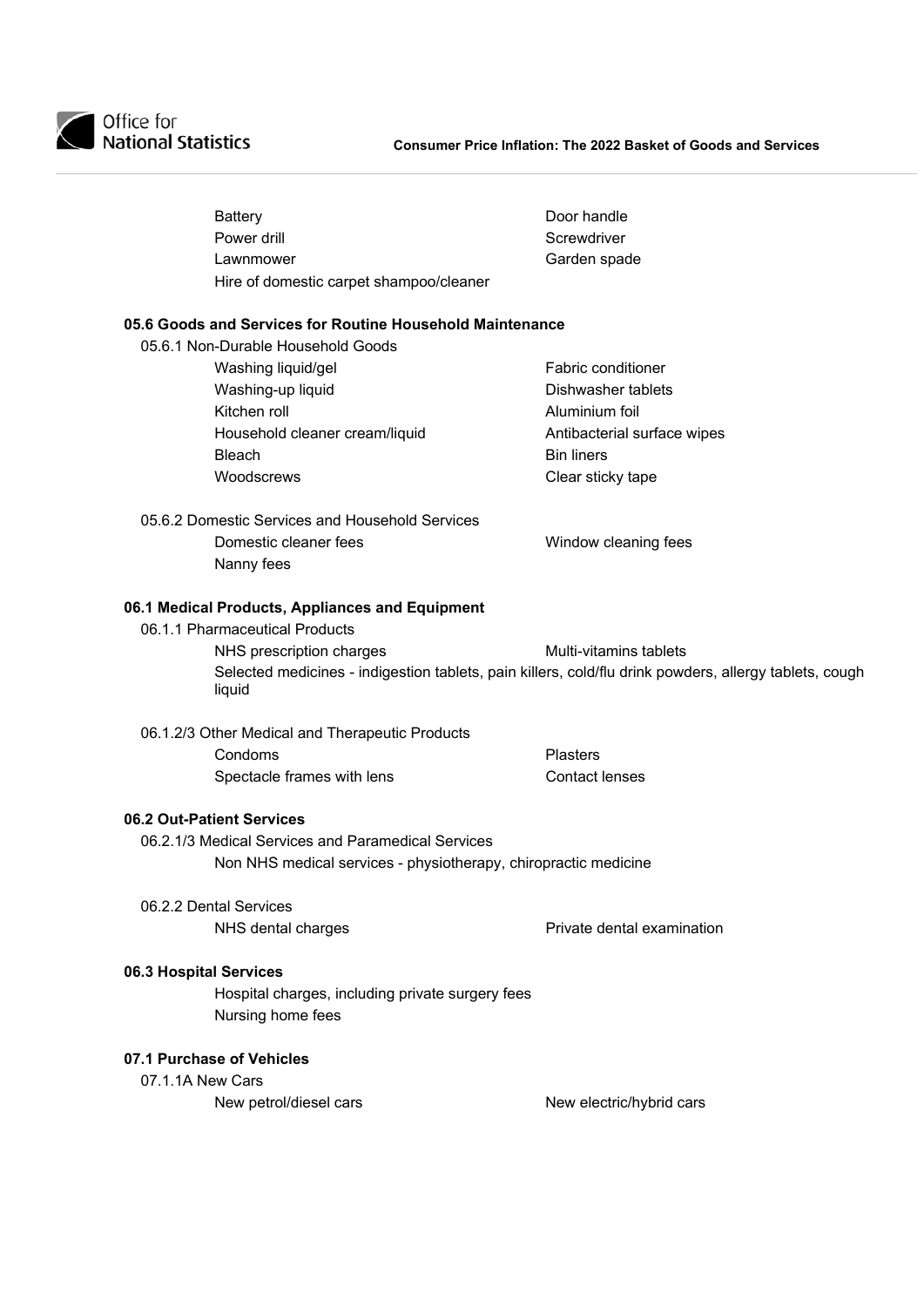

| 07.1.1B Second-Hand Cars<br>Second-hand cars                                                              |                                         |
|-----------------------------------------------------------------------------------------------------------|-----------------------------------------|
| 07.1.2/3 Motorcycles and Bicycles<br>Motorcycles                                                          | <b>Bicycles</b>                         |
| 07.2 Operation of Personal Transport Equipment                                                            |                                         |
| 07.2.1 Spare Parts and Accessories<br>Selected spare parts and accessories - eg wiper blade, tyres, bulbs |                                         |
| 07.2.2 Fuels and Lubricants<br>Ultra low sulphur petrol<br>Motor oil                                      | Ultra low sulphur diesel                |
| 07.2.3 Maintenance and Repairs                                                                            |                                         |
| Car service                                                                                               | Labour charge for vehicle repairs       |
| Exhaust fitting in fast fit auto centre                                                                   | Wheel alignment in fast fit auto centre |
| Roadside recovery services                                                                                | Car wash                                |
| 07.2.4 Other Services                                                                                     |                                         |
| MOT test fees                                                                                             | Vehicle excise duty                     |
| Driving lesson fees                                                                                       | Driving test fees                       |
| Car park charges                                                                                          | Airport parking charges                 |
| Self-drive car and van hire charges                                                                       | Road tolls                              |
| 07.3 Transport Services                                                                                   |                                         |
| 07.3.1 Passenger Transport by Railway                                                                     |                                         |
| UK rail fares                                                                                             | London transport fares                  |
| Euro Tunnel fares                                                                                         | Other underground/metro fares           |
| 07.3.2 Passenger Transport by Road                                                                        |                                         |
| <b>Bus fares</b>                                                                                          | Minicab fares                           |
| Coach fares                                                                                               | <b>Taxi fares</b>                       |
| Charge for home removals                                                                                  | Self-storage fees                       |
| 07.3.3 Passenger Transport by Air<br>Air fares                                                            |                                         |
| 07.3.4 Passenger Transport by Sea and Inland Waterway<br>Various ferry and sea fares                      |                                         |
|                                                                                                           |                                         |

### **08.1 Postal Services**

Postal charges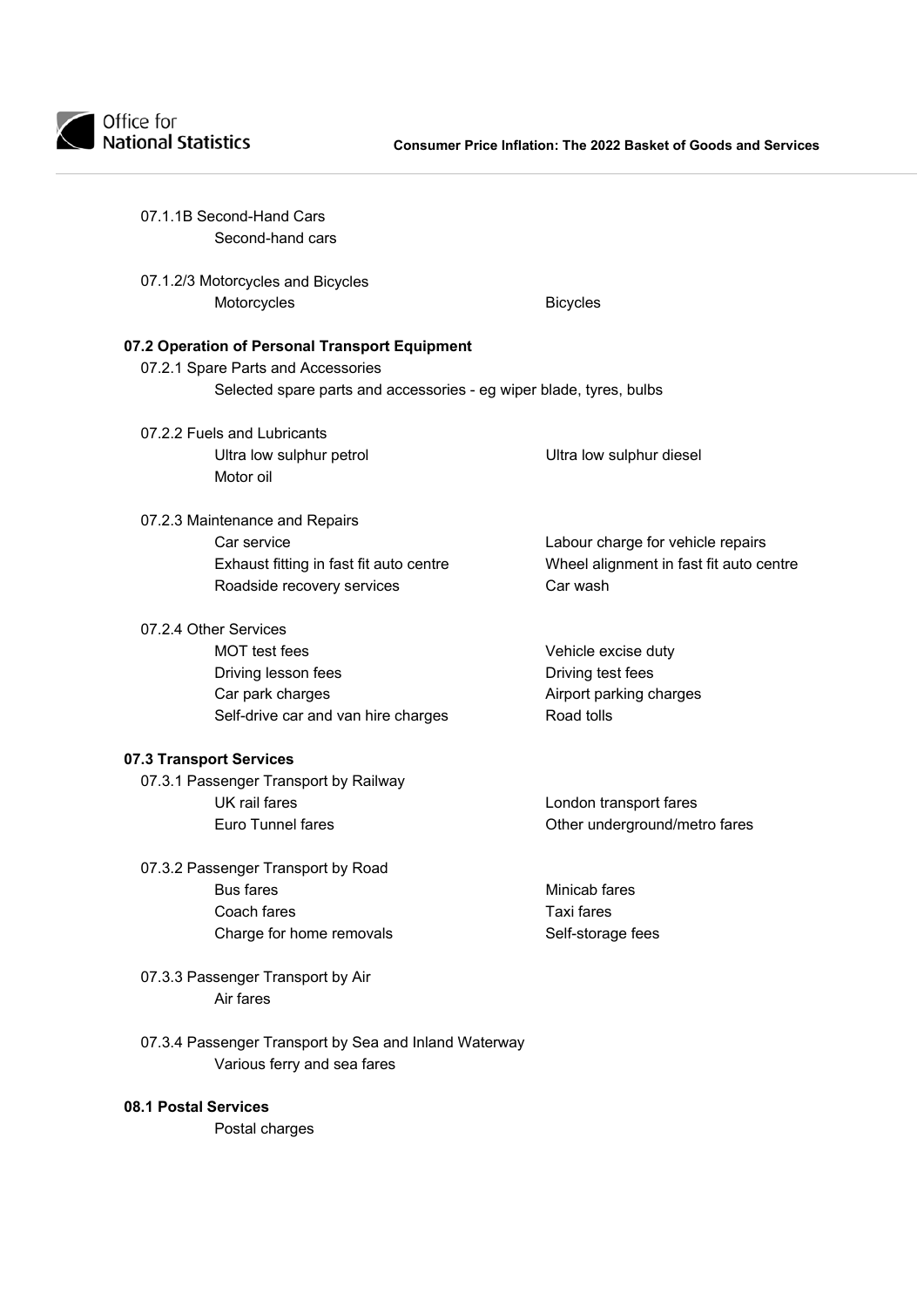

### **08.2/3 Telephone and Telefax Equipment and Services**

| Smartphone handset        |
|---------------------------|
| Mobile phone charges      |
| Mobile phone applications |
| Mobile phone accessory    |
| Smartwatch                |
|                           |

### **09.1 Audio-Visual Equipment and Related Products**

09.1.1 Equipment for the Reception and Reproduction of Sound and Pictures

Digital media player **Digital** (DAB) radio Portable digital music player example a Portable speakers **Headphones** 

Televisions DVD/Blu-ray disc player

### 09.1.2 Photographic, Cinematographic and Optical Equipment Digital compact camera **Interchangeable lens digital camera** Action camera

## 09.1.3 Data Processing Equipment PCs - desktop and laptop<br>
Tablet computer<br>
Computer softv Smart speaker

Computer software

### 09.1.4 Recording Media

 CDs, including CDs purchased over the internet Pre-recorded DVDs, including DVDs purchased over the internet Pre-recorded Blu-ray discs, including discs purchased over the internet Recordable CD Music downloads Portable digital storage device

09.1.5 Repair of Audio-Visual Equipment and Related Products Electrical equipment repair charges - eg PC

### **09.2 Other Major Durables for Recreation and Culture**

09.2.1/2 Major Durables for In/Outdoor Recreation

Caravans **Boats** Acoustic guitar **Livery charges** Water sports equipment - eg windsurfing equipment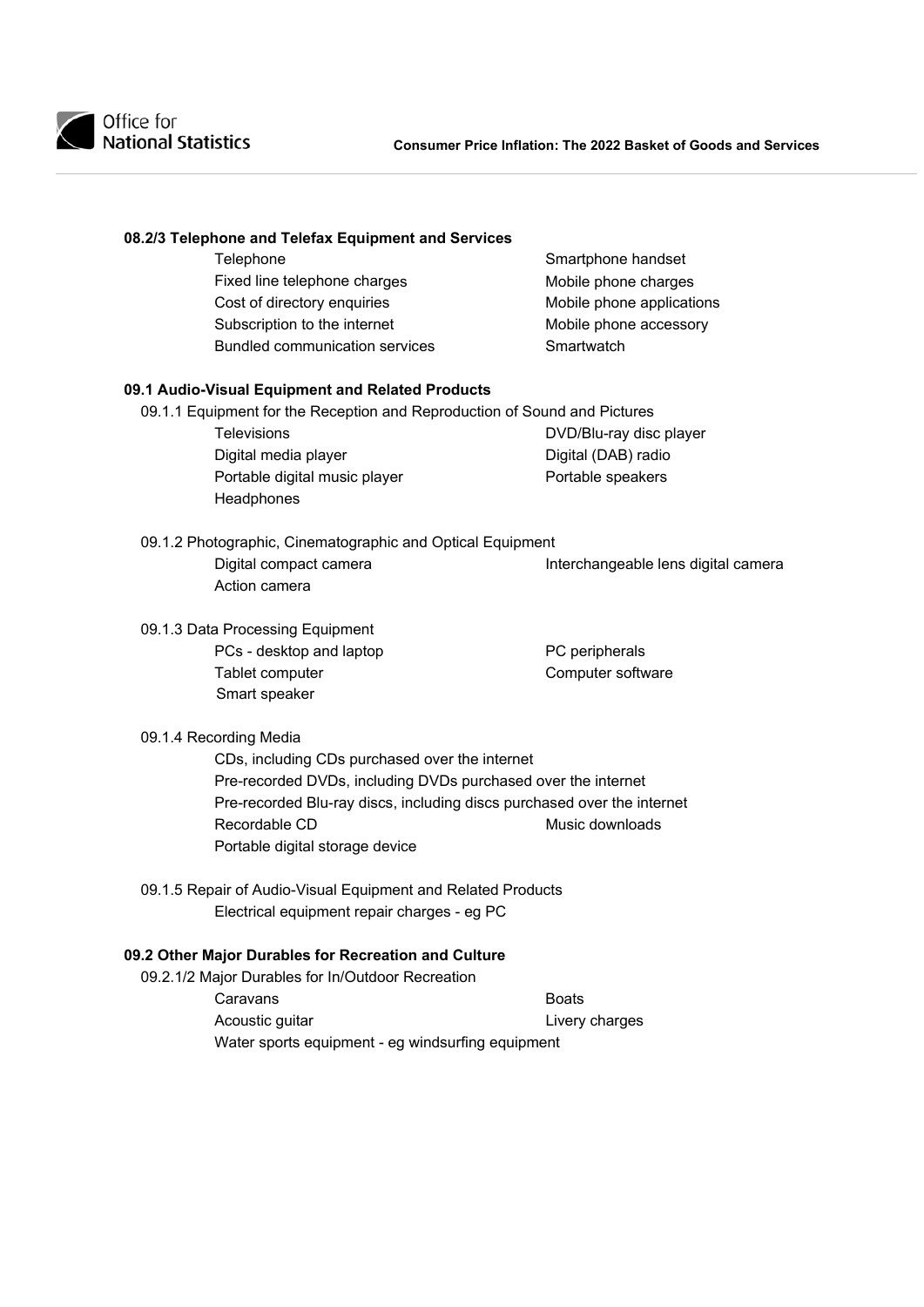

| Various toys - soft toys, construction toys, model cars, activity toys, dolls, electronic educational |                                                                              |                                                                                                    |  |
|-------------------------------------------------------------------------------------------------------|------------------------------------------------------------------------------|----------------------------------------------------------------------------------------------------|--|
|                                                                                                       | toys                                                                         |                                                                                                    |  |
|                                                                                                       | Child's scooter                                                              | Child's sit and ride toy                                                                           |  |
|                                                                                                       | Board game                                                                   | Craft/hobby kits for adults and children                                                           |  |
|                                                                                                       | Jigsaw                                                                       | Computer games console                                                                             |  |
|                                                                                                       | Computer games, by platform, and including games purchased over the internet |                                                                                                    |  |
|                                                                                                       | Computer game downloads                                                      |                                                                                                    |  |
|                                                                                                       | 09.3.2 Equipment for Sport and Open-Air Recreation                           |                                                                                                    |  |
|                                                                                                       |                                                                              | Sports equipment - golf balls, squash racquet, football, fishing rod, football boots, hand weights |  |
|                                                                                                       | Sleeping bag                                                                 | <b>Barbecue</b>                                                                                    |  |
|                                                                                                       | 09.3.3 Gardens, Plants and Flowers                                           |                                                                                                    |  |
|                                                                                                       |                                                                              | Selected varieties of plants, cut flowers, seeds and including flowers purchased over the internet |  |
|                                                                                                       | Compost                                                                      | Plant food                                                                                         |  |
|                                                                                                       | Flower delivery                                                              |                                                                                                    |  |
|                                                                                                       | 09.3.4/5 Pets, Related Products and Services                                 |                                                                                                    |  |
|                                                                                                       | Cat and dog food, and dog treats                                             | Pet collar                                                                                         |  |
|                                                                                                       | Small pet - eg hamster                                                       | Animal cage                                                                                        |  |
|                                                                                                       | Dog kennel boarding fees                                                     | Annual booster injection                                                                           |  |
|                                                                                                       | Wild bird seed                                                               |                                                                                                    |  |
|                                                                                                       | 09.4 Recreational and Cultural Services                                      |                                                                                                    |  |
|                                                                                                       | 09.4.1 Recreational and Sporting Services                                    |                                                                                                    |  |
|                                                                                                       | Fees for leisure evening classes                                             | Private health club/gym membership                                                                 |  |
|                                                                                                       | Charges for exercise classes                                                 | Swimming pool admissions                                                                           |  |
|                                                                                                       | Ten-pin bowling session                                                      | Golf green fees                                                                                    |  |
|                                                                                                       | Football match admissions                                                    | Horseracing admissions                                                                             |  |
|                                                                                                       | Admission to other attractions                                               | Games consoles online subscriptions                                                                |  |
|                                                                                                       | Soft play session                                                            | Climbing wall session                                                                              |  |
|                                                                                                       | 09.4.2 Cultural Services                                                     |                                                                                                    |  |
|                                                                                                       | DVD rental/video on demand subscription services                             |                                                                                                    |  |
|                                                                                                       | Digital television subscriptions                                             | Rental of various types of television                                                              |  |
|                                                                                                       | <b>Television licence</b>                                                    | Digital photo processing                                                                           |  |
|                                                                                                       | Music streaming subscriptions                                                |                                                                                                    |  |
|                                                                                                       |                                                                              | Admission to cinemas, theatres, live music, historic monuments and other cultural events           |  |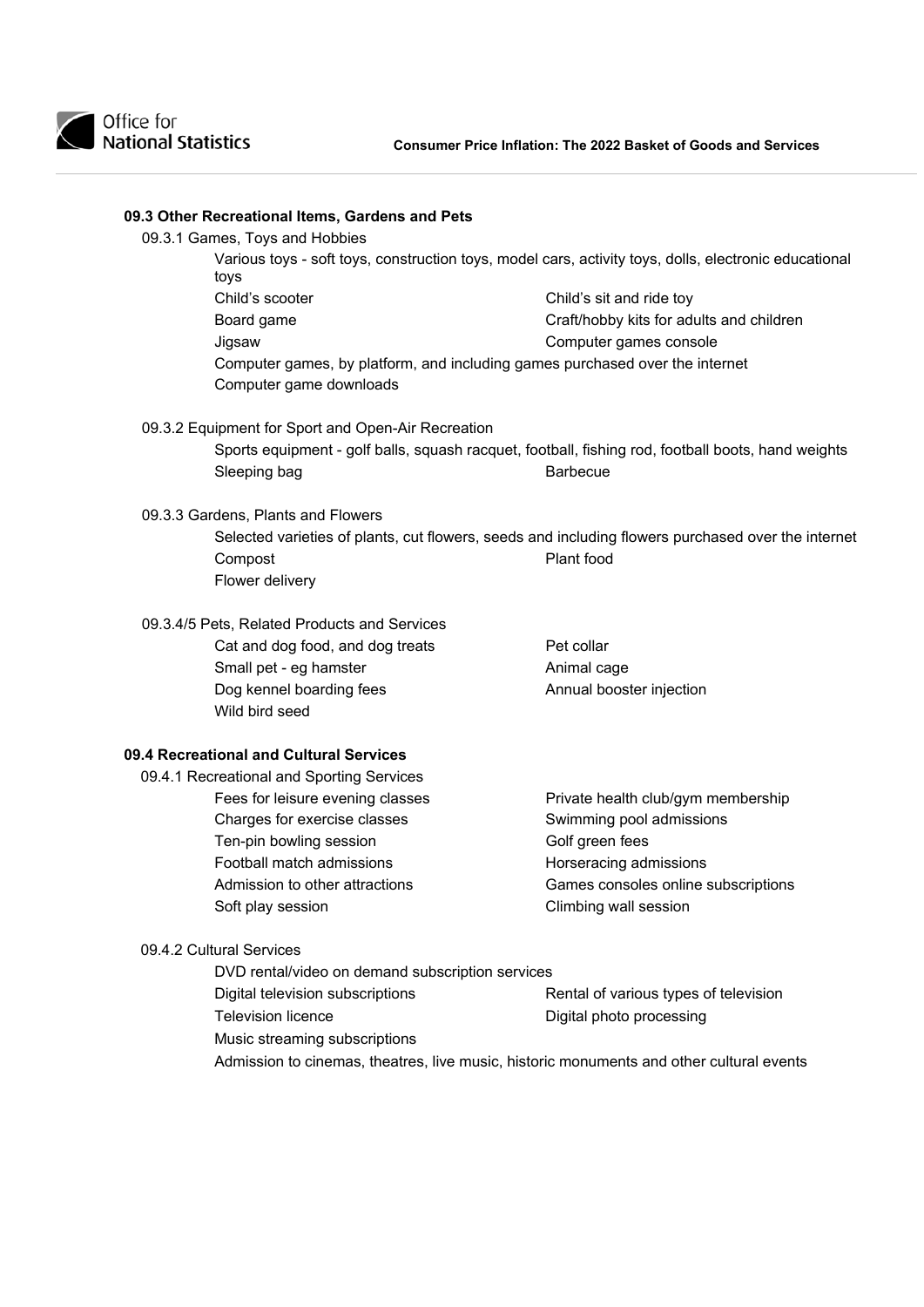

**09.5 Books, Newspapers and Stationery** 

| 09.5.1 Books       |                                                                      |                                                                                             |
|--------------------|----------------------------------------------------------------------|---------------------------------------------------------------------------------------------|
|                    |                                                                      | Adult, teenage and children's fiction and non-fiction paperback and hardback books          |
|                    | eBooks                                                               |                                                                                             |
|                    | 09.5.2 Newspapers and Periodicals                                    |                                                                                             |
|                    | National daily newspapers                                            | Sunday newspapers                                                                           |
|                    | Provincial newspapers                                                | Periodicals                                                                                 |
|                    | 09.5.3/4 Miscellaneous Printed Matter, Stationery, Drawing Materials |                                                                                             |
|                    | <b>Ballpoint pen</b>                                                 | Wrapping paper                                                                              |
|                    | Greeting card                                                        | Printer paper                                                                               |
|                    | Inkjet cartridge                                                     |                                                                                             |
|                    | 09.6 Package Holidays                                                |                                                                                             |
|                    | including late-booked holidays                                       | Package holidays covering a range of foreign destinations, accommodation and holiday types, |
|                    |                                                                      | UK holidays covering a range of accommodation/holiday types but excluding self-catering     |
| 10.0 Education     |                                                                      |                                                                                             |
|                    | Private school fees                                                  | Evening classes                                                                             |
|                    | International student fees                                           | UK university tuition fees                                                                  |
|                    | <b>11.1 Catering Services</b>                                        |                                                                                             |
|                    | 11.1.1 Restaurants and Cafes                                         |                                                                                             |
| <b>Restaurants</b> |                                                                      |                                                                                             |
|                    | Restaurant main course                                               | Restaurant sweet course                                                                     |
|                    | Restaurant cup of coffee                                             | Pub hot meal                                                                                |
|                    | In store cafeteria meal                                              | Muffin                                                                                      |
|                    | <b>Take-Aways and Snacks</b>                                         |                                                                                             |
|                    | Fish and chips                                                       | Cooked pastry based savoury snack                                                           |
|                    | Burger in bun                                                        | Kebab                                                                                       |
|                    | Chicken and chips                                                    | Ethnic take-away                                                                            |
|                    | Pizza delivery/take-away                                             | Sandwich                                                                                    |
|                    | Cinema popcorn                                                       | Crisps                                                                                      |
|                    | Tea                                                                  | Coffee latte                                                                                |
|                    | Soft drink                                                           | Vending machine soft drink                                                                  |
| Beer On Sales      |                                                                      |                                                                                             |
|                    | Draught bitter                                                       | Draught lager                                                                               |
|                    | Draught stout                                                        | Draught/bottled cider                                                                       |
|                    | <b>Bottled lager</b>                                                 |                                                                                             |

Wines and Spirits On Sales Whisky Vodka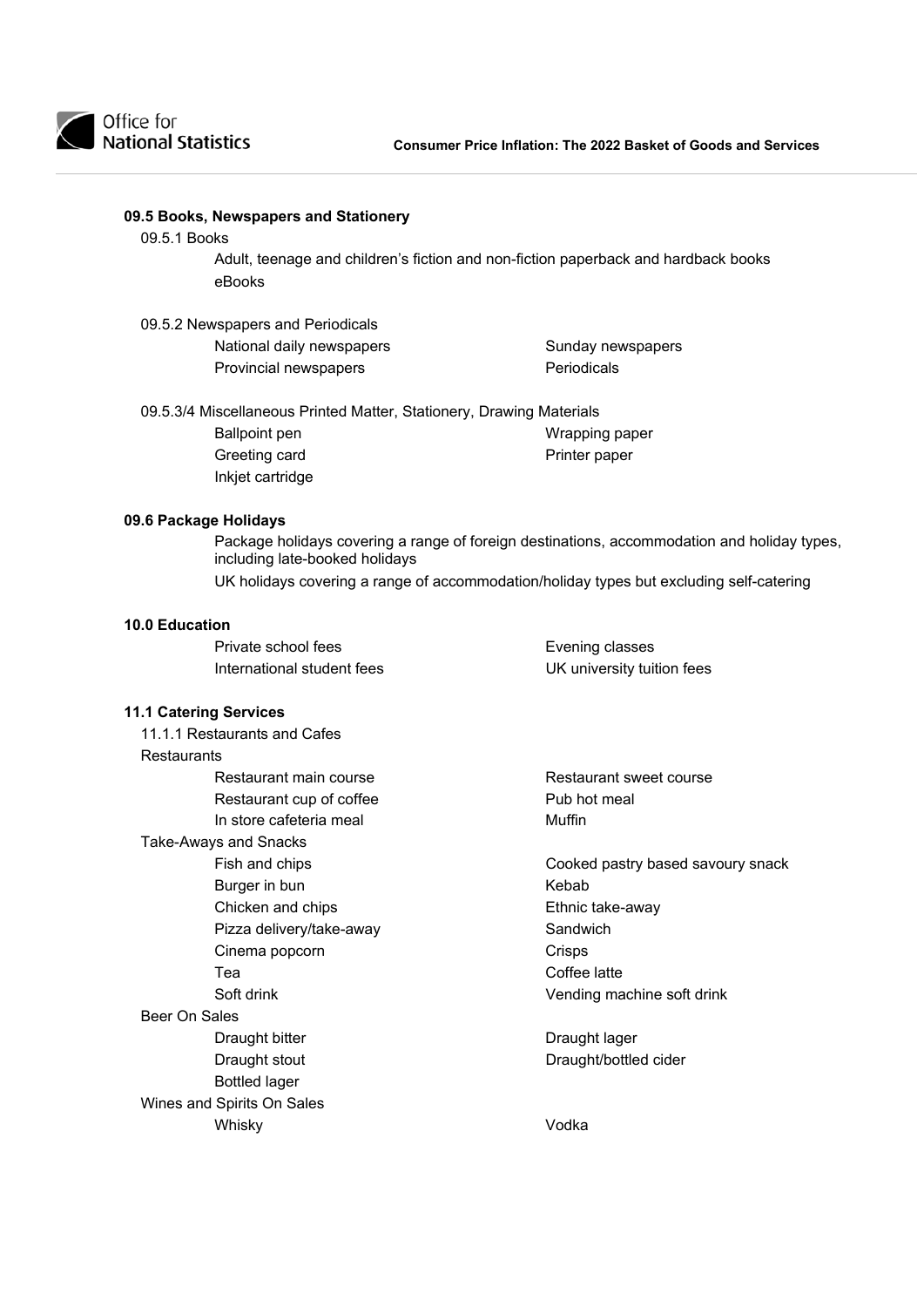

|                           | Gin<br>Spirit based drink<br>Mixer                                       | Wine<br>Liqueurs                                                                                         |
|---------------------------|--------------------------------------------------------------------------|----------------------------------------------------------------------------------------------------------|
| <b>Soft Drinks</b>        | Fizzy drinks<br><b>Bottled mineral water</b>                             | Fruit juice                                                                                              |
| Catering                  | Cost of catering for a function                                          | On board catering                                                                                        |
| 11.1.2 Canteens           |                                                                          |                                                                                                          |
|                           | Staff restaurant main course<br>School meals                             | Staff restaurant hot snack                                                                               |
|                           | <b>11.2 Accommodation Services</b>                                       |                                                                                                          |
|                           | <b>Youth Hostel Association</b>                                          | Halls of residence                                                                                       |
|                           | Other accommodation services                                             |                                                                                                          |
| <b>12.1 Personal Care</b> |                                                                          |                                                                                                          |
|                           | 12.1.1 Hairdressing and Personal Grooming Establishments                 |                                                                                                          |
|                           | Hairdressing fees                                                        | <b>Basic manicure</b>                                                                                    |
|                           | Slimming club fees                                                       |                                                                                                          |
|                           | 12.1.2/3 Appliances and Products for Personal Care                       |                                                                                                          |
|                           | Electrical hair straighteners/tongs                                      | Electric razor                                                                                           |
|                           | Electric toothbrush                                                      | Toothbrush                                                                                               |
|                           | Toilet roll                                                              | <b>Tissues</b>                                                                                           |
|                           | Disposable nappies                                                       | Baby wipes                                                                                               |
|                           | Tampons                                                                  | Self-tanning products                                                                                    |
|                           | Hand hygiene gel                                                         |                                                                                                          |
|                           | moisturising lotion                                                      | Various cosmetics - face cream, perfume, mascara, liquid foundation, lip gloss, nail varnish, body       |
|                           | conditioner, razor cartridge blades, sunscreen cream/lotion, liquid soap | Toiletries - toothpaste, deodorant, shower gel, shampoo, hair gel, permanent hair colourant, hair        |
|                           | 12.3 Personal Effects (not elsewhere covered)                            |                                                                                                          |
|                           | 12.3.1 Jewellery, Clocks and Watches                                     |                                                                                                          |
|                           | Watch                                                                    | Watch battery replacement                                                                                |
|                           | fashion earrings, fashion necklace                                       | Various items of personal jewellery - solid gold ring, diamond solitaire ring, sterling silver earrings, |
|                           | 12.3.2 Other Personal Effects                                            |                                                                                                          |
|                           | Umbrella                                                                 | Handbag                                                                                                  |
|                           | Luggage - trolley case                                                   | Picture/photo frame                                                                                      |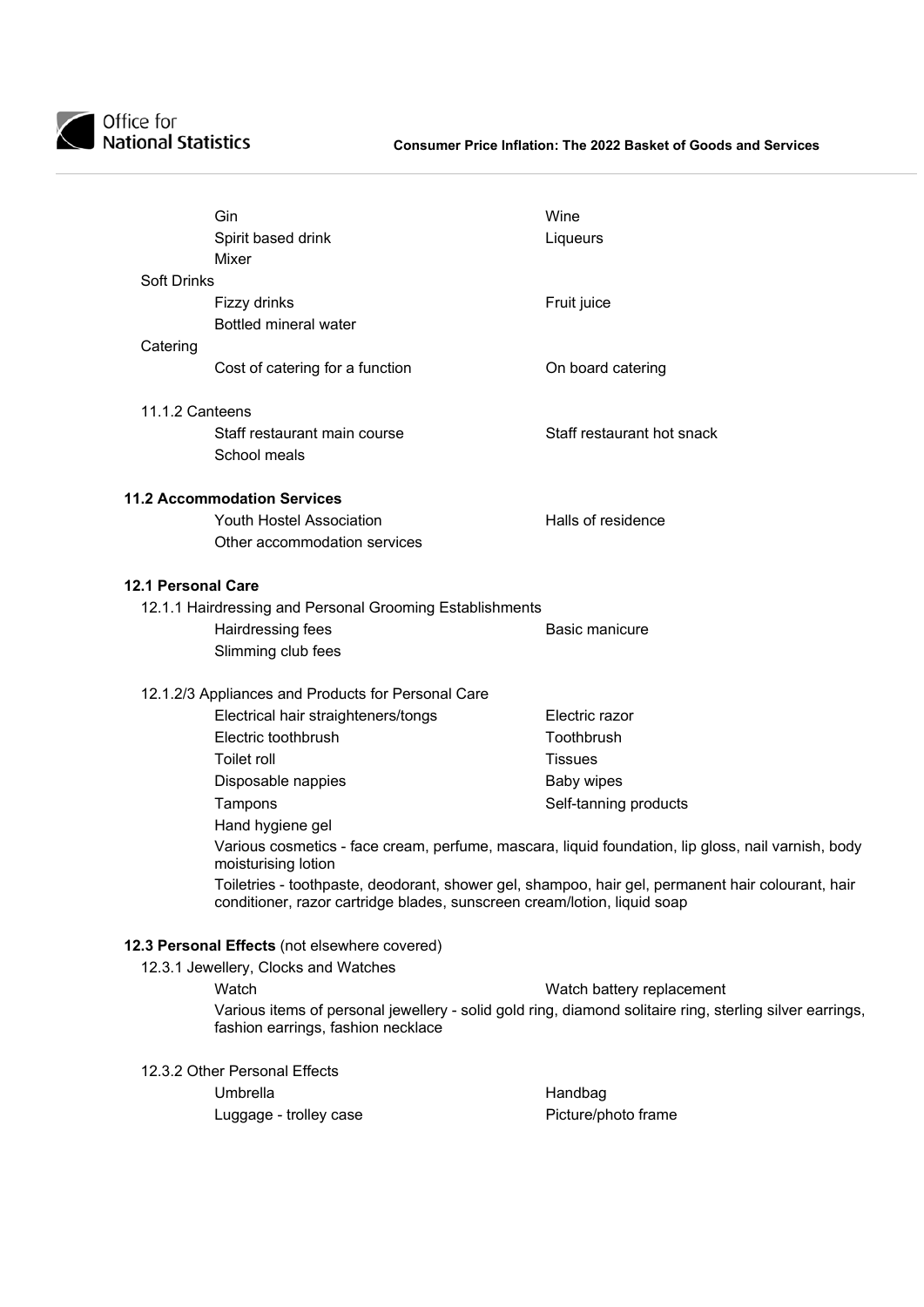

| Push chair                                              | Child's car seat                               |
|---------------------------------------------------------|------------------------------------------------|
| <b>12.4 Social Protection</b>                           |                                                |
| Residential home fees                                   | In home care assistants' fees                  |
| Local authority supported residents in retirement homes |                                                |
| <b>Childminder fees</b>                                 | Nursery fees                                   |
| Playgroup fees                                          |                                                |
| 12.5 Insurance                                          |                                                |
| 12.5.2 House Contents Insurance                         |                                                |
| Home contents insurance premiums                        | Household services maintenance policy          |
|                                                         |                                                |
| 12.5.3 Health Insurance<br>Dental insurance             | Pet insurance                                  |
| Subscriptions to private medical plans                  |                                                |
|                                                         |                                                |
| 12.5.4 Transport Insurance                              |                                                |
| Vehicle insurance                                       | Holiday insurance                              |
| 12.6 Financial Services (not elsewhere covered)         |                                                |
| 12.6.2 Other Financial Services (not elsewhere covered) |                                                |
| Mortgage arrangement fees                               | Various bank charges - eg for bankers draft    |
| Money transfer fees                                     | Credit card fees                               |
| Unit trust fees and commissions                         | Stockbrokers' fees                             |
| 12.7 Other Services (not elsewhere covered)             |                                                |
| Charges for advertisements in newspapers                | Solicitors' fees - including will drafting fee |
| Fee for birth and death certificates                    | Marriage licences                              |
| Passport fees                                           | Cost of basic funeral/cremation                |
| Home delivery charges                                   | Dating agency fees                             |
| Surveyors' fee for house valuation                      |                                                |
| Trade union and professional organisation subscriptions |                                                |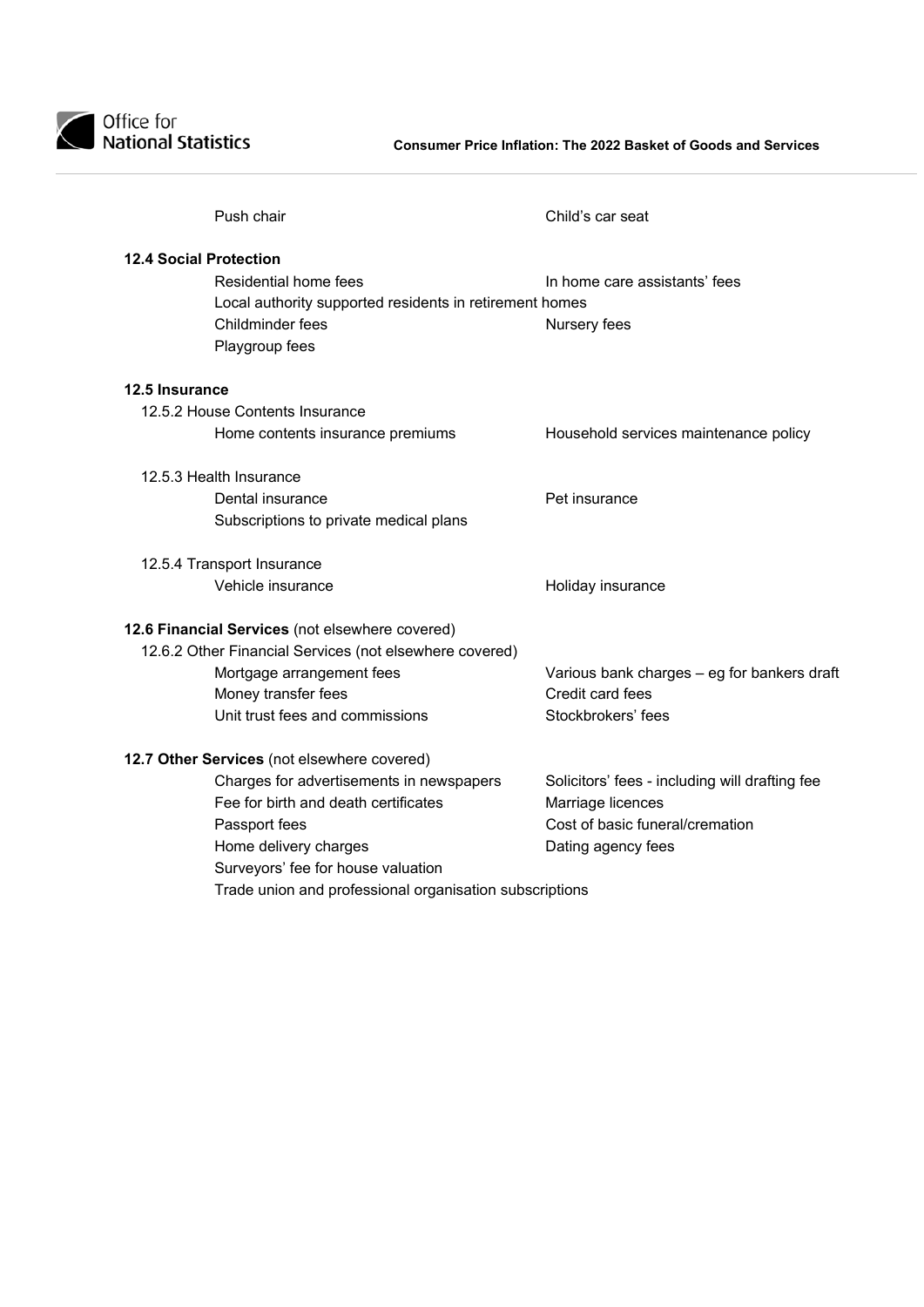

### **Annex B: Retail Prices Index (RPI): representative items in 2022**

| <b>Bread</b>      |                                                                |                                      |
|-------------------|----------------------------------------------------------------|--------------------------------------|
|                   | Large white loaves - sliced and unsliced<br><b>Bread rolls</b> | Large wholemeal loaf<br>Garlic bread |
| Cereals           |                                                                |                                      |
|                   | Flour                                                          | Rice                                 |
|                   | Pasta                                                          | Couscous                             |
|                   | Corn based snacks                                              | Cereal bars                          |
|                   | <b>Breakfast cereals</b>                                       | Gluten free breakfast cereals        |
|                   | Hot oat cereal                                                 | Popcorn                              |
|                   | <b>Biscuits and Cakes</b>                                      |                                      |
|                   | Various selected biscuits                                      | Crackers                             |
|                   | Sponge cakes                                                   | Pack of individual cakes             |
|                   | Crumpets                                                       |                                      |
| <b>Beef</b>       |                                                                |                                      |
|                   | Rump steak                                                     | Roasting joint                       |
|                   | Mince                                                          | Frozen burgers                       |
| Lamb              |                                                                |                                      |
|                   | Loin chops                                                     | Shoulder                             |
| Pork              |                                                                |                                      |
|                   | Loin chops                                                     |                                      |
| Bacon             |                                                                |                                      |
|                   | Gammon                                                         | <b>Back</b>                          |
| Poultry           |                                                                |                                      |
|                   | Fresh/chilled whole chicken                                    | Fresh chicken breasts                |
|                   | Fresh diced/minced turkey                                      | Rotisserie cooked hot whole chicken  |
| <b>Other Meat</b> |                                                                |                                      |
|                   | Pork sausages                                                  | Cooked meats - eg ham                |
|                   | Meat pies                                                      | Canned meats                         |
|                   | Frozen chicken nuggets                                         | Chicken kievs                        |
|                   | Oven-ready joint                                               | Continental deli type meat           |
|                   |                                                                |                                      |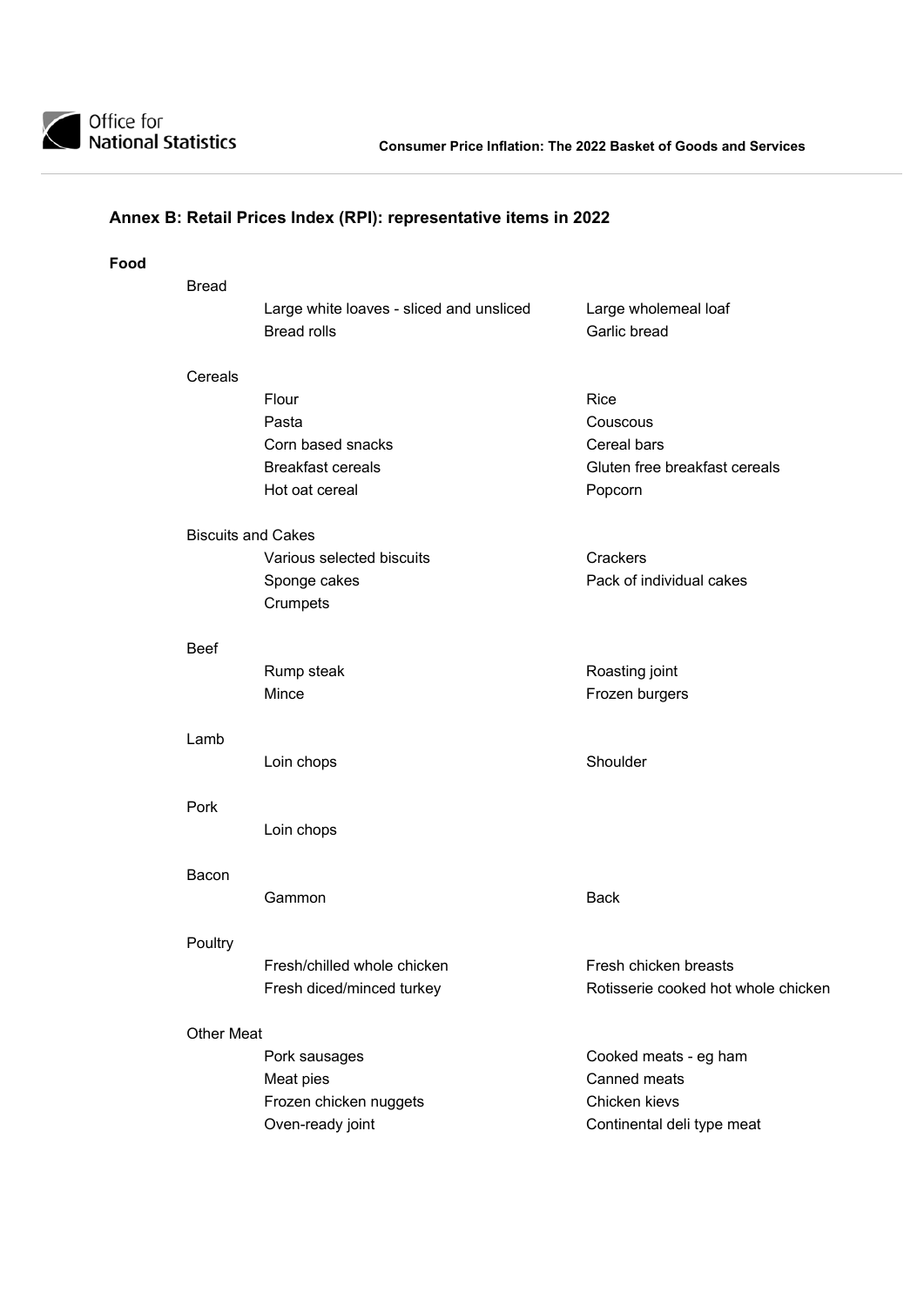

|                       | Liver                                                      | Meat based snacks      |
|-----------------------|------------------------------------------------------------|------------------------|
| Fresh Fish            |                                                            |                        |
|                       | White fish fillets                                         | Salmon fillets         |
|                       | Frozen prawns                                              |                        |
|                       |                                                            |                        |
| <b>Processed Fish</b> | Canned tuna                                                |                        |
|                       | Frozen breaded/battered white fish                         | Fish fingers           |
|                       |                                                            |                        |
| <b>Butter</b>         |                                                            |                        |
|                       | <b>Block butter</b>                                        | Spreadable butter      |
|                       |                                                            |                        |
| Oils and Fats         |                                                            |                        |
|                       | Margarine/low fat spread                                   | Olive oil              |
|                       | Peanut butter                                              |                        |
| Cheese                |                                                            |                        |
|                       | Cheddar - home-produced                                    | Other regional cheeses |
|                       | Soft continental cheese                                    | Parmesan               |
|                       | Cheese spread                                              |                        |
|                       |                                                            |                        |
| Eggs                  |                                                            |                        |
|                       | Eggs                                                       |                        |
| <b>Milk</b>           |                                                            |                        |
|                       | Full-fat and semi-skimmed milk - shop-bought and delivered |                        |
|                       | Flavoured milk                                             | Non-dairy milk drink   |
|                       |                                                            |                        |
| <b>Milk Products</b>  |                                                            |                        |
|                       | Fresh cream                                                | Yoghurt                |
|                       | Chilled pot dessert                                        | Fromage frais          |
|                       | Powdered baby formula                                      |                        |
| Tea                   |                                                            |                        |
|                       | Tea bags                                                   | Flavoured tea          |
|                       |                                                            |                        |
|                       | Coffee and Other Hot Drinks                                |                        |
|                       | Coffee sachets                                             | Instant coffee         |
|                       | Coffee pods                                                | Hot chocolate drink    |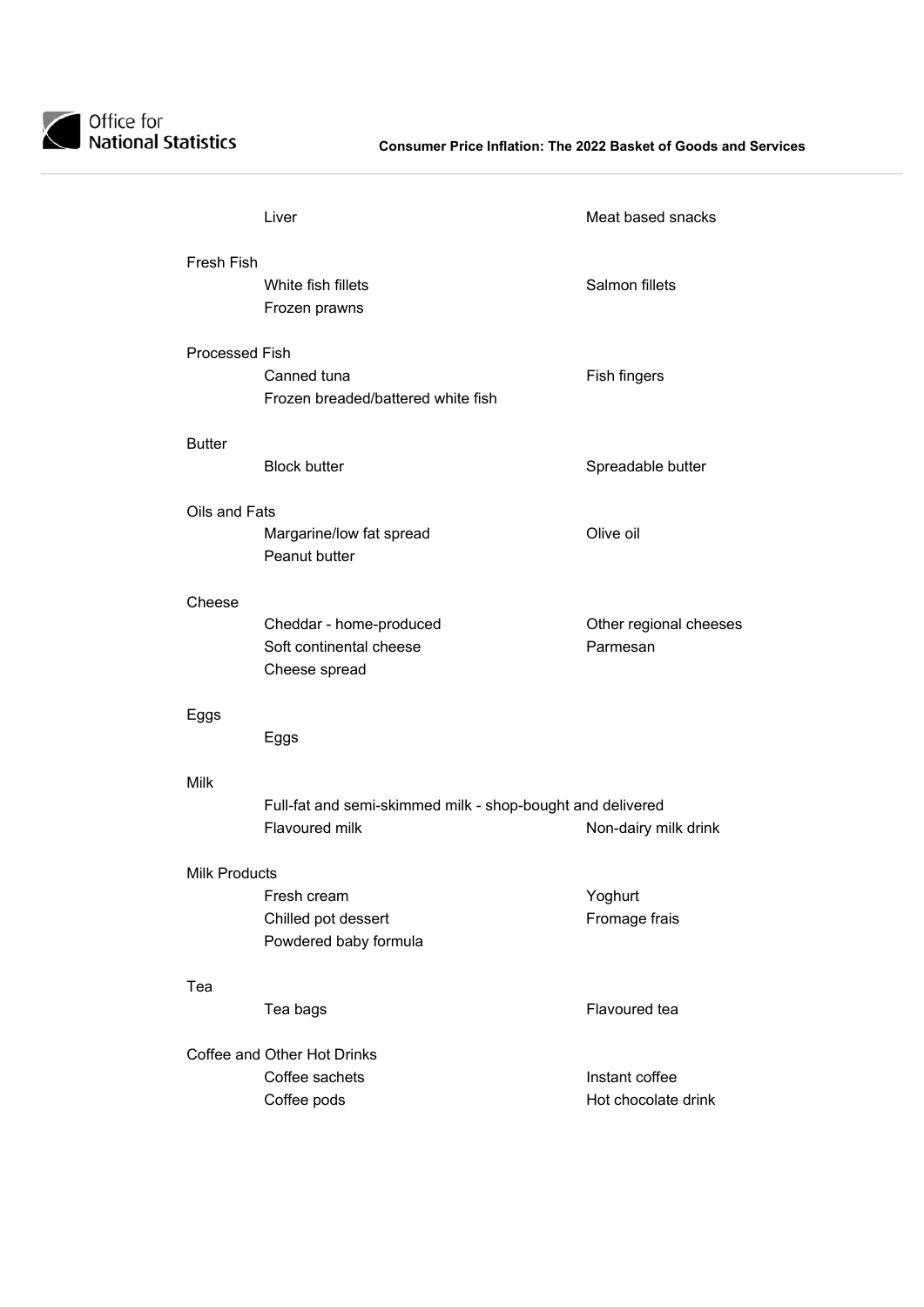

| <b>Soft Drinks</b>     |                                                                      |                                |
|------------------------|----------------------------------------------------------------------|--------------------------------|
|                        | Various pure fruit juices                                            | Squashes                       |
|                        | <b>Fruit drink</b>                                                   | Fruit/vegetable juice smoothie |
|                        | Mineral water                                                        | Flavoured water                |
|                        | Lemonade                                                             | Cola                           |
|                        | Various fizzy drinks                                                 | Mixer drinks                   |
|                        | Energy drinks                                                        |                                |
|                        | <b>Sugar and Preserves</b>                                           |                                |
|                        | Sugar                                                                | Jam                            |
|                        | Honey                                                                |                                |
|                        | <b>Sweets and Chocolates</b>                                         |                                |
|                        | Various selected popular brands of sweets, chocolates, gum and mints |                                |
|                        | <b>Unprocessed Potatoes</b>                                          |                                |
|                        | Loose and pre-packed potatoes - old, new and baking varieties        |                                |
| <b>Potato Products</b> |                                                                      |                                |
|                        | Crisps - single and multi-packs<br>Frozen chips                      | Prepared mashed potato         |
| Fresh Vegetables       |                                                                      |                                |
|                        | Fresh tomatoes                                                       | Cabbage                        |
|                        | Cauliflower                                                          | Carrots                        |
|                        | <b>Mushrooms</b>                                                     | <b>Onions</b>                  |
|                        | Lettuce                                                              | Cucumbers                      |
|                        | Courgettes                                                           | Sweet potatoes                 |
|                        | <b>Broccoli</b>                                                      | Peppers                        |
|                        | Pre-packed salad                                                     | Vegetable stir fry             |
|                        | <b>Processed Vegetables</b>                                          |                                |
|                        | <b>Canned tomatoes</b>                                               | Canned baked beans             |
|                        | Canned sweetcorn                                                     | Canned pulses                  |
|                        |                                                                      |                                |
|                        | Frozen pre-prepared vegetables                                       | Frozen peas                    |
| <b>Fresh Fruit</b>     |                                                                      |                                |
|                        | Cooking apples                                                       | Dessert apples                 |
|                        | Pears                                                                | <b>Bananas</b>                 |
|                        | <b>Strawberries</b>                                                  | Grapes                         |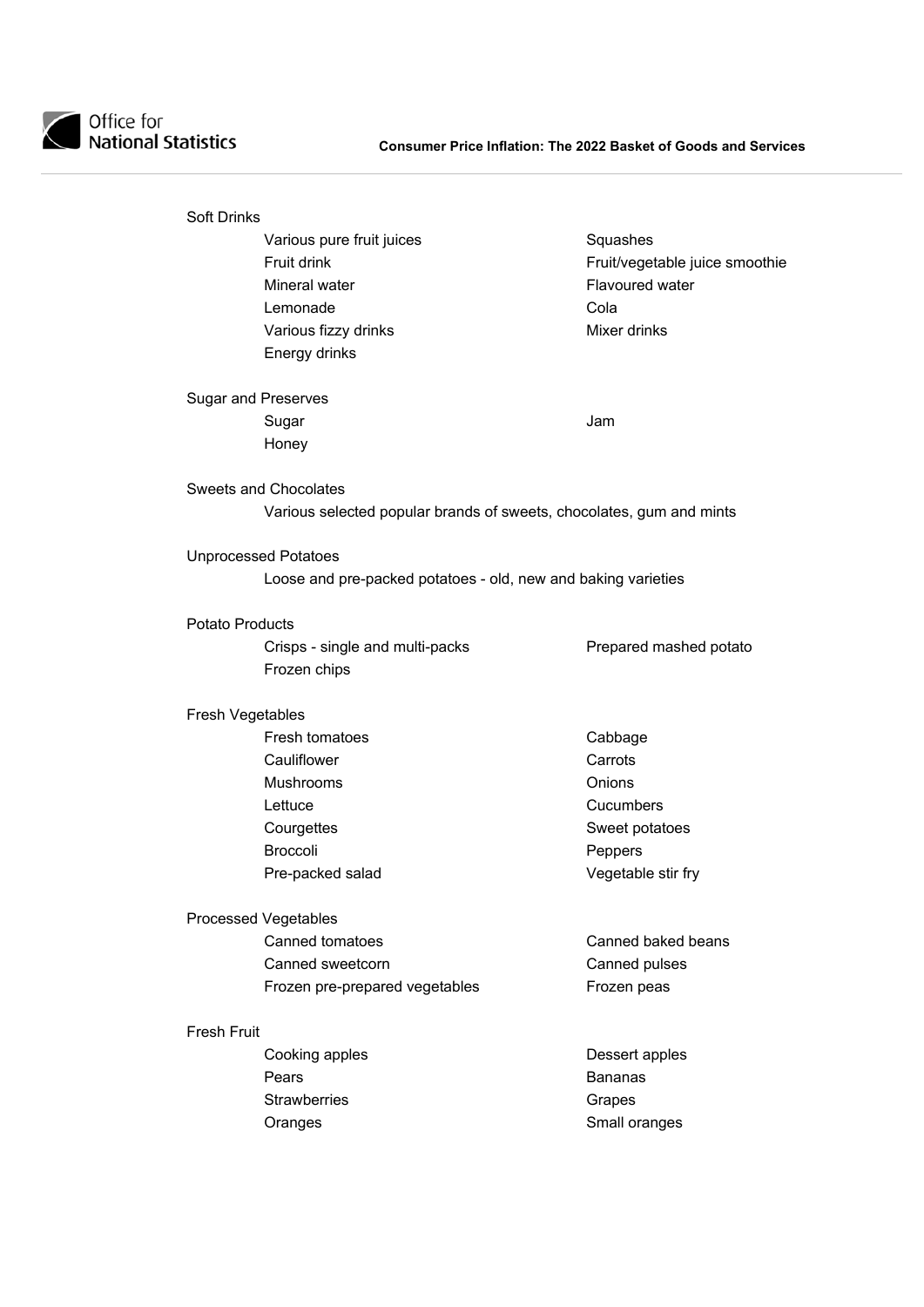

| Avocado pears | Plums        |
|---------------|--------------|
| Kiwi fruit    | Grape        |
| Melon         | <b>Blueb</b> |
| Pineapple     | Raspb        |
| Lemon         | Fresh        |

### Grapefruit **Blueberries Raspberries** Fresh fruit snacking pot

### Processed Fruit Canned fruit Canned Fruit Canned Fruit Dried fruit

### Other Foods

| Yorkshire puddings                                     | Ready cooked meals                                                    |
|--------------------------------------------------------|-----------------------------------------------------------------------|
| Various sauces - eg tomato ketchup, mayonnaise, pickle |                                                                       |
|                                                        | Other convenience foods - eg chilled pizzas, dehydrated noodles/pasta |
| Soup                                                   | Dried herbs                                                           |
| Vegetarian burger/grills                               | Meat free sausages                                                    |
| Vegetable crisps                                       | Quiche                                                                |
| Ice cream                                              | Protein powder                                                        |

### **Catering**

| <b>Restaurant Meals</b>  |                         |
|--------------------------|-------------------------|
| Restaurant main course   | Restaurant sweet course |
| Restaurant cup of coffee | Pub hot meal            |
| In store cafeteria meal  | Fruit juice             |
| Fizzy drinks             | Bottled mineral water   |
| On board catering        | Muffin                  |
|                          |                         |

### Canteen Meals

Take-Aways and Snacks

Staff restaurant main course Staff restaurant hot snack School meals

- Fish and chips **Cooked pastry based savoury snack**
- Burger in bun **Kebab** Chicken and chips **Ethnic take-away** Pizza delivery/take-away **Sandwich** Cinema popcorn Crisps Tea **Coffee** latte Soft drink Soft drink Vending machine soft drink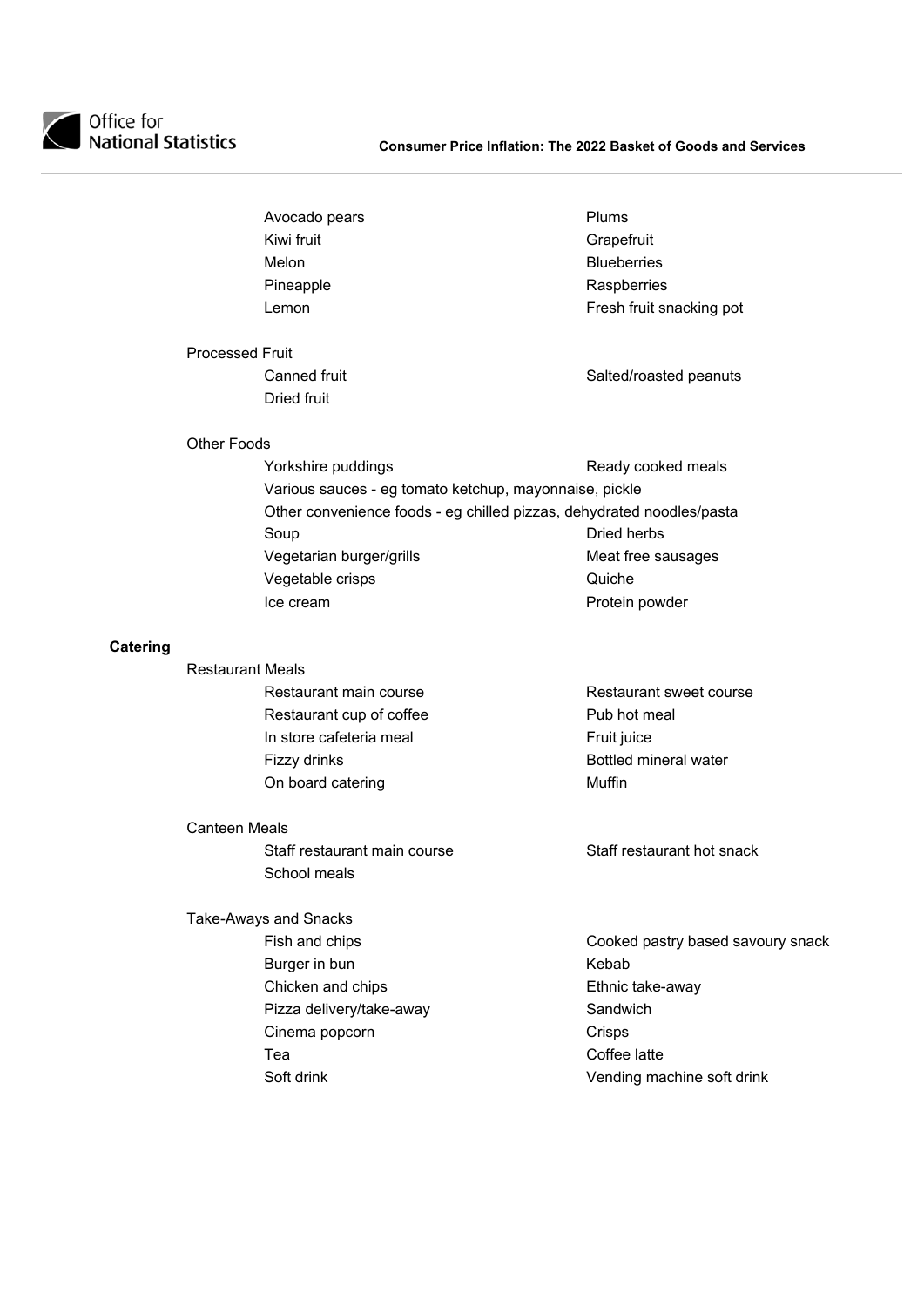

| <b>Alcoholic Drink</b> |                       |                                                |                                      |
|------------------------|-----------------------|------------------------------------------------|--------------------------------------|
|                        | Beer On Sales         |                                                |                                      |
|                        |                       | Draught bitter                                 | Draught lager                        |
|                        |                       | Draught stout                                  | Draught/bottled cider                |
|                        |                       | <b>Bottled lager</b>                           |                                      |
|                        | <b>Beer Off Sales</b> |                                                |                                      |
|                        |                       | Canned lager                                   | <b>Canned bitter</b>                 |
|                        |                       | <b>Bottled lager</b>                           | Canned stout                         |
|                        |                       | Bottled flavoured cider                        | Canned apple cider                   |
|                        |                       | Bottled speciality beer/ale                    |                                      |
|                        |                       | Wines and Spirits On Sales                     |                                      |
|                        |                       | Whisky                                         | Vodka                                |
|                        |                       | Gin                                            | Wine                                 |
|                        |                       | Spirit based drink<br>Mixer                    | Liqueurs                             |
|                        |                       | Wines and Spirits Off Sales                    |                                      |
|                        |                       | Whisky                                         | Vodka                                |
|                        |                       | <b>Brandy</b>                                  | Rum                                  |
|                        |                       | Gin                                            | Cream liqueur                        |
|                        |                       | White wine                                     | Red wine                             |
|                        |                       | Rose wine                                      | Fortified wine                       |
|                        |                       | Sparkling wine                                 | Champagne                            |
|                        |                       | Pre-mixed spirit drink                         |                                      |
| <b>Tobacco</b>         |                       |                                                |                                      |
|                        | Cigarettes            |                                                |                                      |
|                        |                       | Selected brands                                | Electronic cigarette refills/liquids |
|                        | Other Tobacco         |                                                |                                      |
|                        |                       | Cigars                                         | Hand rolling tobacco                 |
| <b>Housing</b>         |                       |                                                |                                      |
|                        | Rent                  |                                                |                                      |
|                        |                       | Private furnished and unfurnished rent         | Local authority rent                 |
|                        |                       | Registered Social Landlord (RSL) rent          |                                      |
|                        |                       | Mortgage Interest Payments                     |                                      |
|                        |                       | Average interest payments (estimated/modelled) |                                      |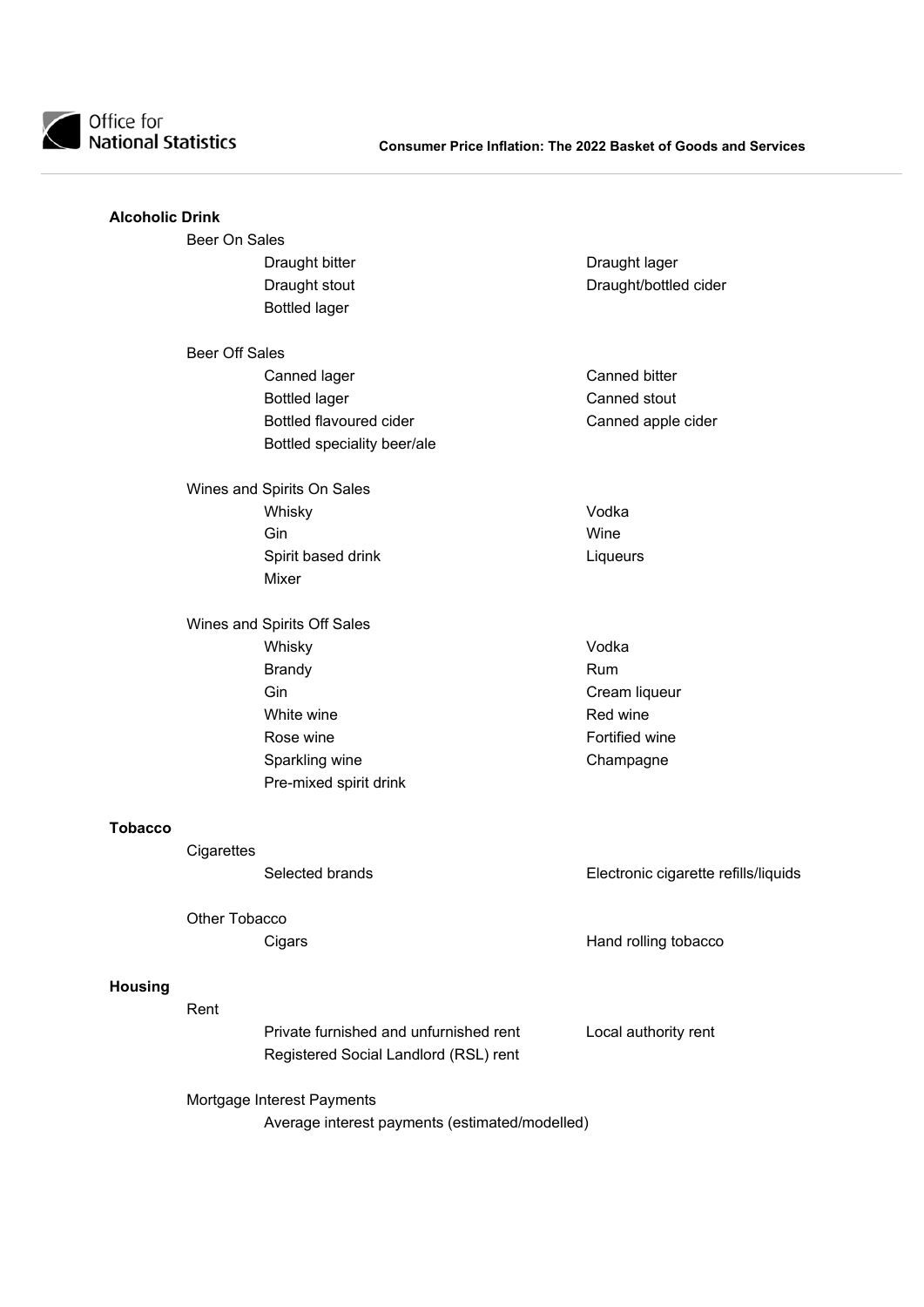

Depreciation

Depreciation costs proxy (smoothed house price index)

Council Tax and Rates

 Average council tax bills for households in Great Britain Average rates bills in Northern Ireland

Water and Other Charges Average water charges Average sewerage and environmental charges

Repairs and Maintenance Charges Fees charged by plumbers, electricians, carpenters and decorators

Do-It-Yourself Materials

- Ready mixed filler Nearly Wallpaper Varnish Paint - gloss/emulsion Paint brush Woodscrews Power drill **Screwdriver Power drill** Ceramic tiles Shower head Medium density fibreboard (MDF) Door handle Hire of domestic carpet shampoo/cleaner
	-

Dwelling Insurance and Ground Rent Dwelling insurance premiums Ground rent proxy (smoothed house price index)

### **Fuel and Light**

Coal and Solid Fuels Smokeless fuel

### **Electricity**

Average of the electricity companies' tariffs

### Gas

Average of the gas companies' tariffs

Oil and Other Fuels

Butane gas **Kerosene**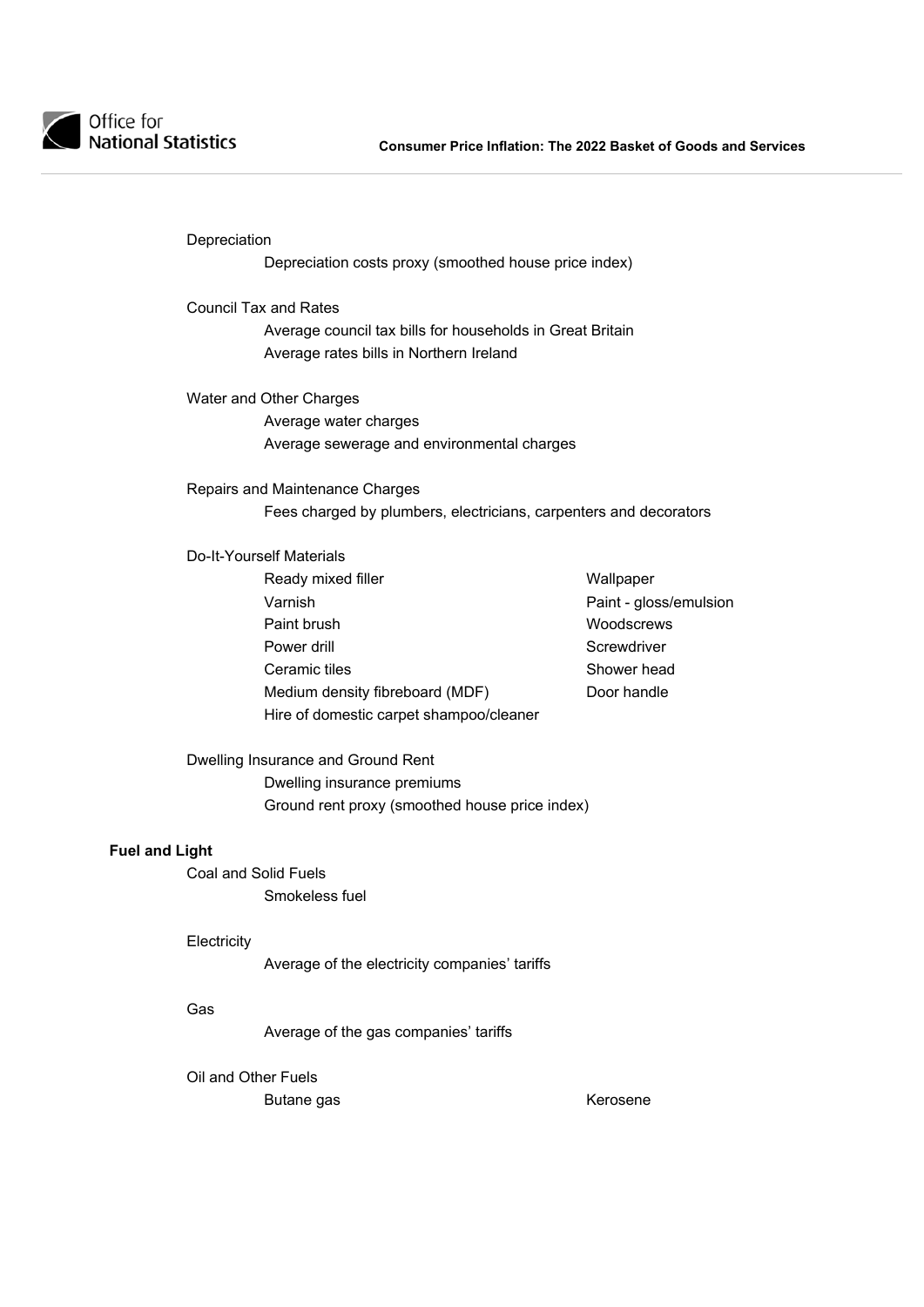

### **Household Goods**

### Furniture

 Dining furniture - eg table, chairs Bedroom furniture - eg wardrobe, bed, mattress, chest of drawers Living room furniture - eg armchair, sofa bed, settees, bookcase, table lamp Kitchen furniture - various kitchen units Office furniture - home office desk Outdoor furniture - patio set Baby/children's furniture - high chair

#### Furnishings

| Selected carpets           | Rug                 |
|----------------------------|---------------------|
| Luxury vinyl tile flooring | Towels              |
| Curtains                   | Fabric roller blind |
| Duvet                      | Duvet cover         |
| <b>Bed sheet</b>           |                     |

### Electrical Appliances

Electric cooker **Electric** cooker **Washing machine** Fridge/freezer **Dishwasher** Dishwasher Vacuum cleaner Telephone Smartphone handset Selected small appliances - eg iron, kettle, heater, electric fan Personal appliances - eg electric razor, electric hair straighteners/tongs, electric toothbrush

Other Household Equipment

Gas cooker Gas fire Kitchen equipment - pans, scissors, plastic food container, bakeware Tableware - dinner plate, cutlery set Glassware - tumbler

### Household Consumables

Washing liquid/gel **Fabric conditioner** Washing-up liquid **Dishwasher tablets** Kitchen roll **Aluminium foil** Toilet roll **Toilet roll Toilet roll Antibacterial surface wipes** Household cleaner cream/liquid Bleach Light bulb Smart/WiFi light bulb Battery **Bin liners** Greeting card **Wrapping paper** Inkjet cartridge **Printer paper** Printer paper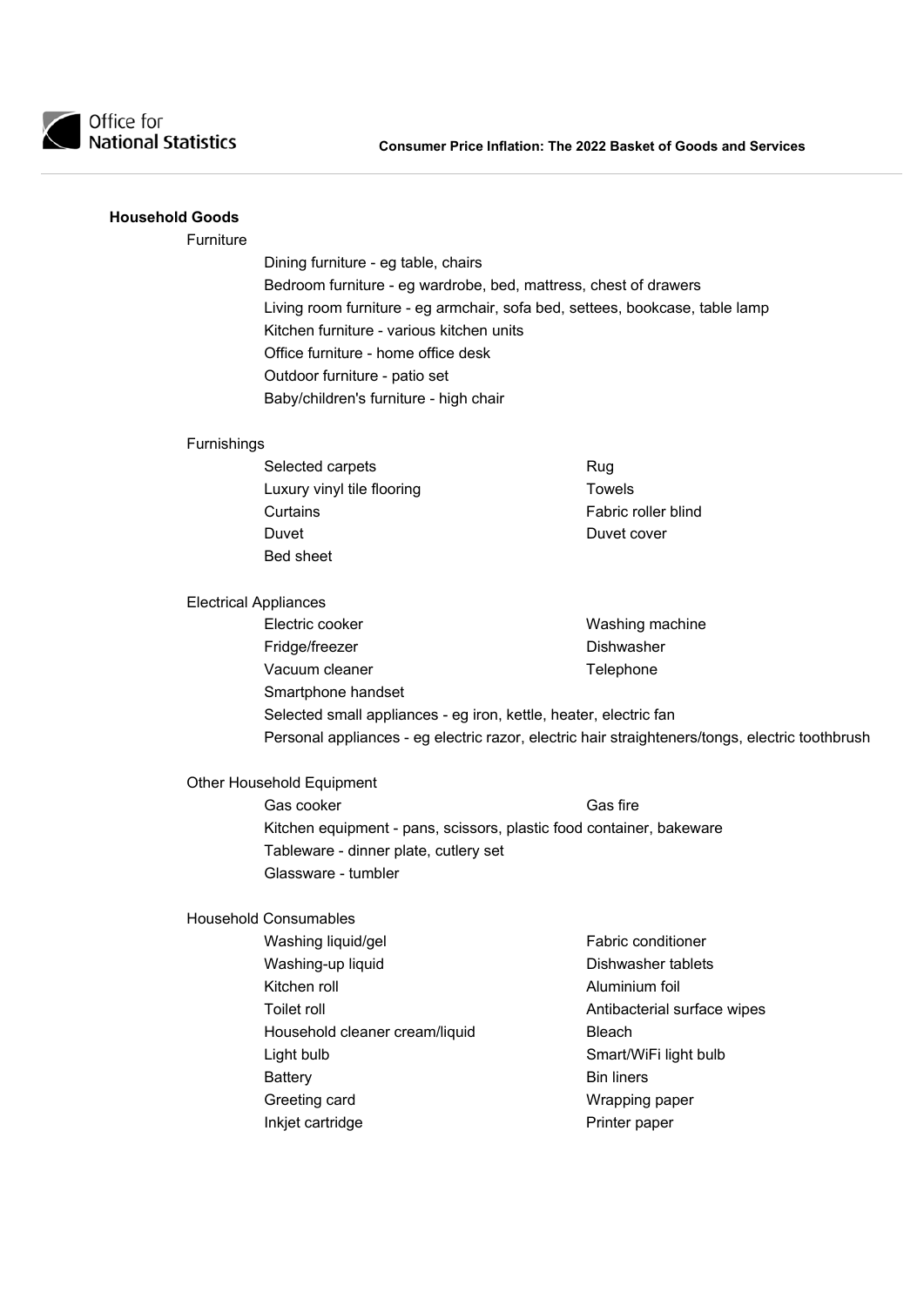

|                           |                          | Clear sticky tape                                                    | <b>Ballpoint pen</b>                        |
|---------------------------|--------------------------|----------------------------------------------------------------------|---------------------------------------------|
|                           | Pet Care                 |                                                                      |                                             |
|                           |                          | Cat and dog food, and dog treats                                     | Wild bird seed                              |
|                           |                          | Small pet - eg hamster                                               | Animal cage                                 |
|                           |                          | Dog kennel boarding fees                                             | Annual booster injection                    |
|                           |                          | Pet collar                                                           |                                             |
| <b>Household Services</b> |                          |                                                                      |                                             |
|                           | Postage                  |                                                                      |                                             |
|                           |                          | Postal charges                                                       |                                             |
|                           | <b>Telephone Charges</b> |                                                                      |                                             |
|                           |                          | Fixed line telephone charges                                         | Mobile phone charges                        |
|                           |                          | Cost of directory enquiries                                          | Mobile phone applications                   |
|                           |                          | Subscription to the internet                                         | <b>Bundled communication services</b>       |
|                           | <b>Domestic Services</b> |                                                                      |                                             |
|                           |                          | Domestic cleaner fees                                                | In home care assistants' fees               |
|                           |                          | Childminder fees                                                     | Nanny fees                                  |
|                           |                          | Playgroup fees                                                       | Window cleaning fees                        |
|                           |                          | Dry-cleaning charges                                                 | Driving lesson fees                         |
|                           |                          | Home delivery charges                                                | Charge for home removals                    |
|                           |                          | Self-storage fees                                                    | Electrical service charges                  |
|                           |                          | Various electrical equipment repair charges - eg washing machine, PC |                                             |
|                           |                          | Cost of catering for a function                                      | Watch battery replacement                   |
|                           |                          | Men's clothing hire                                                  |                                             |
|                           |                          | Fees and Subscriptions                                               |                                             |
|                           |                          | Trade union and professional organisation subscriptions              |                                             |
|                           |                          | Estate agents' fees <b>contrary to the extra</b>                     | Charge for home buyers' survey              |
|                           |                          | House conveyancing fees                                              | Surveyors' fee for house valuation          |
|                           |                          | Home contents insurance premiums                                     | Pet insurance                               |
|                           |                          | Fee for birth and death certificates                                 | Marriage licences                           |
|                           |                          | Passport fees                                                        | Various bank charges - eg for bankers draft |
|                           |                          | Money transfer fees                                                  | Credit card fees                            |
|                           |                          | Private school fees                                                  | UK university tuition fees                  |
|                           |                          | Evening classes                                                      | Solicitors' fees - including will drafting  |
|                           |                          | Dating agency fees                                                   | Cost of basic funeral/cremation             |
|                           |                          | Driving test fees                                                    | Nursery fees                                |
|                           |                          | Mortgage arrangement fees                                            | Household services maintenance policy       |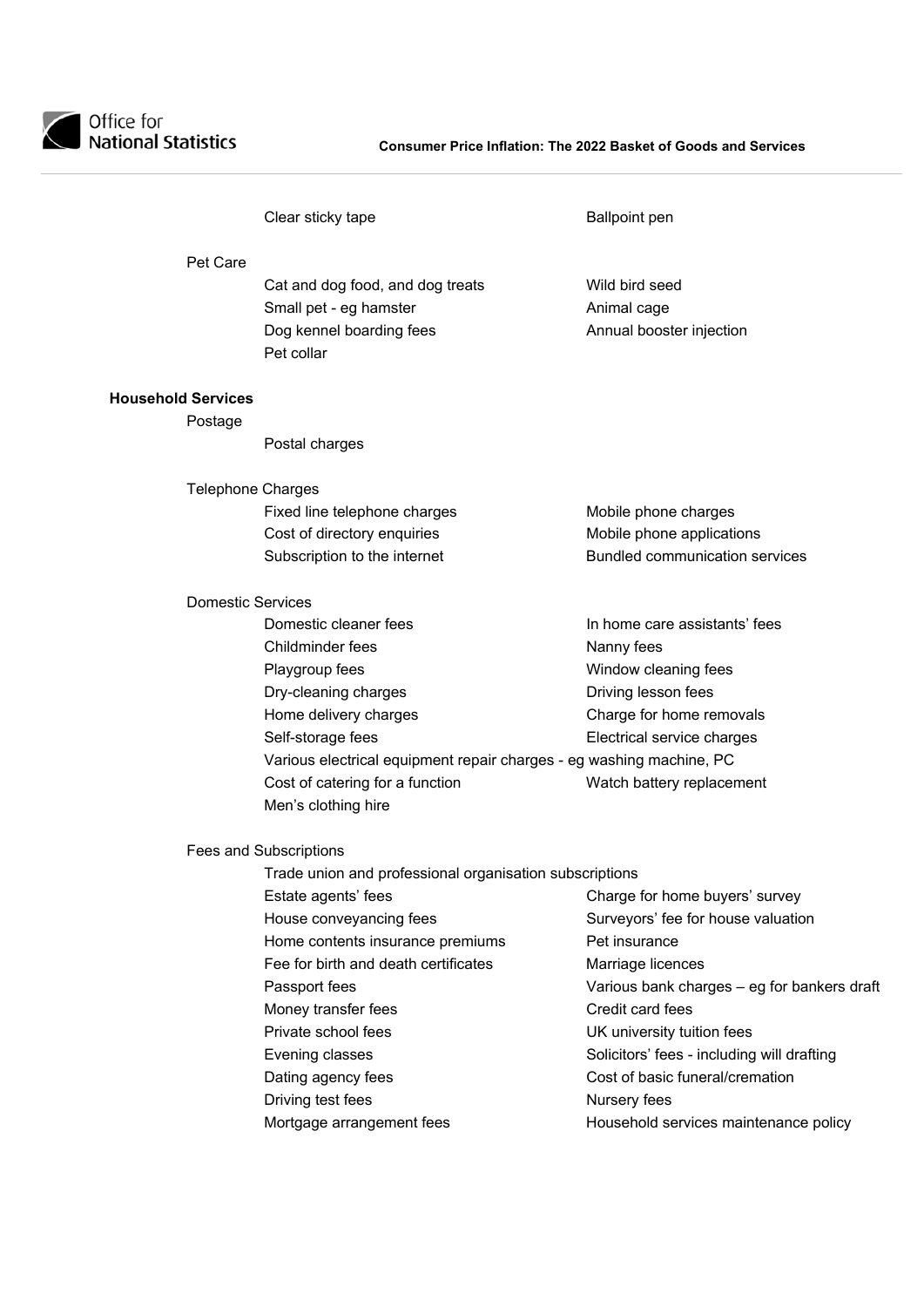

Charges for advertisements in newspapers

### **Clothing and Footwear**

- Men's Outerwear Coat Coat Coat Casual Jacket Trousers - formal, casual Formal jacket/blazer **Jumper Contract Contract Contract Contract Contract Contract Contract Contract Contract Contract Contract Contract Contract Contract Contract Contract Contract Contract Contract Contract Contract Contract Contract Contr** Various shirts T shirts Loungewear bottoms **Shorts** Shorts Replica football team shirt
	- Tracksuit bottoms **Branded** sports sweatshirt

Blouse **Skirt** - formal, casual Dress **Trousers** - formal, casual Coat Jacket - formal, casual Rainwear **Exercise** leggings

#### Women's Outerwear

 Jeans Leggings Tops T shirt Cardigan Jumper Sweatshirt Shorts Swimwear

### Children's Outerwear

Schoolwear - trousers, skirt Fashion top Jumper/sweatshirt/cardigan T shirt Jeans Trousers Girl's leggings Jacket Baby's sleepsuit

### Other Clothing

Underwear - eg pants and bra Man's base layer top Tights Socks Nightwear - eg nightdress/pyjamas Knitting wool Man's tie **Lady's scarf** Hat/cap Sports bra/crop top

#### Footwear

 Shoes - formal, school, casual and fashion Boots - formal, fashion and walking/hiking boots Training shoes Sandals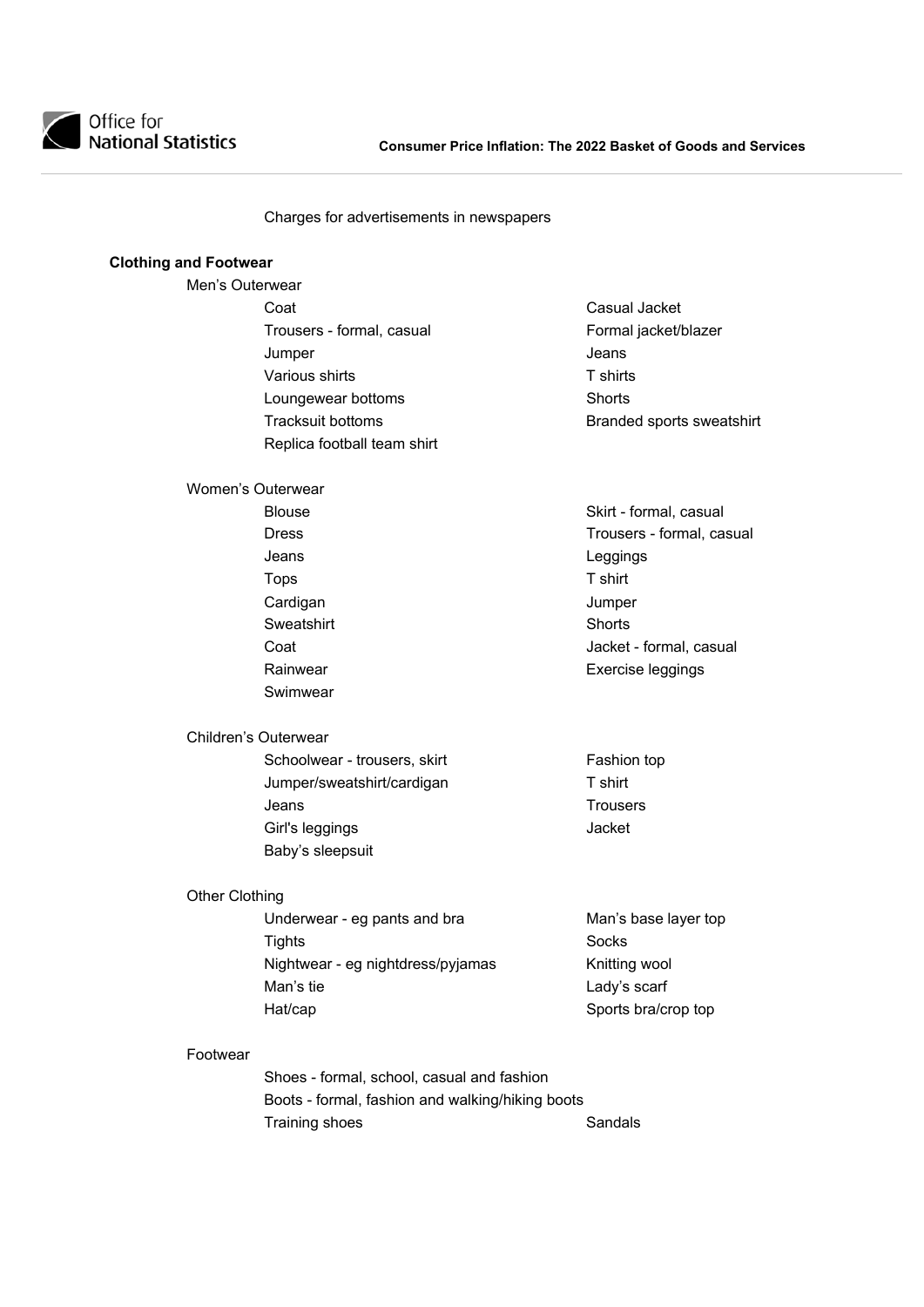

### **Personal Goods and Services**

| <b>Personal Articles</b>           |                                                                                                          |
|------------------------------------|----------------------------------------------------------------------------------------------------------|
| Umbrella                           | Handbag                                                                                                  |
| Watch                              | Smartwatch                                                                                               |
| <b>Contact lenses</b>              | Spectacle frames with lens                                                                               |
| Flower vase                        | Picture/photo frame                                                                                      |
| Wall hanging mirror                | Mobile phone accessory                                                                                   |
| Re-usable bottle/mug               | Luggage - trolley case                                                                                   |
| fashion earrings, fashion necklace | Various items of personal jewellery - solid gold ring, diamond solitaire ring, sterling silver earrings, |

### Chemists' Goods

|                                                                                                                                                                               | NHS prescription charges                                                                                                                      | Multi-vitamins tablets |  |
|-------------------------------------------------------------------------------------------------------------------------------------------------------------------------------|-----------------------------------------------------------------------------------------------------------------------------------------------|------------------------|--|
|                                                                                                                                                                               | Condoms                                                                                                                                       | Tampons                |  |
|                                                                                                                                                                               | Disposable nappies                                                                                                                            | Tissues                |  |
|                                                                                                                                                                               | Baby wipes                                                                                                                                    | Toothbrush             |  |
|                                                                                                                                                                               | Self-tanning products                                                                                                                         | Hand hygiene gel       |  |
|                                                                                                                                                                               | Selected medicines and surgical goods - indigestion tablets, pain killers, cold/flu drink powders,<br>plasters, allergy tablets, cough liquid |                        |  |
| Toiletries - toothpaste, deodorant, shower gel, shampoo, hair gel, permanent hair colourant,<br>hair conditioner, razor cartridge blades, sunscreen cream/lotion, liquid soap |                                                                                                                                               |                        |  |
|                                                                                                                                                                               |                                                                                                                                               |                        |  |

Various cosmetics - face cream, perfume, mascara, liquid foundation, lip gloss, nail varnish, body moisturising lotion

### Personal Services

| Hairdressing charges                                            | Basic manicure                    |
|-----------------------------------------------------------------|-----------------------------------|
| Subscriptions to private medical plans                          | Private surgery fees              |
| Private dental examination                                      | NHS dental charges                |
| Dental insurance                                                | Residential and nursing home fees |
| Non NHS medical services - physiotherapy, chiropractic medicine |                                   |
| Slimming club fees                                              | Flower delivery                   |

### **Motoring Expenditure**

| Purchase of Motor Vehicles |                  |
|----------------------------|------------------|
| New petrol/diesel cars     | Second-hand cars |
| New electric/hybrid cars   | Motorcycles      |
| Caravans                   |                  |

Maintenance of Motor Vehicles Exhaust fitting in fast fit auto centre

Car service<br>
Exhaust fitting in fast fit auto centre<br>
Wheel alignment in fast fit auto centre<br>
Wheel alignment in fast fit auto centre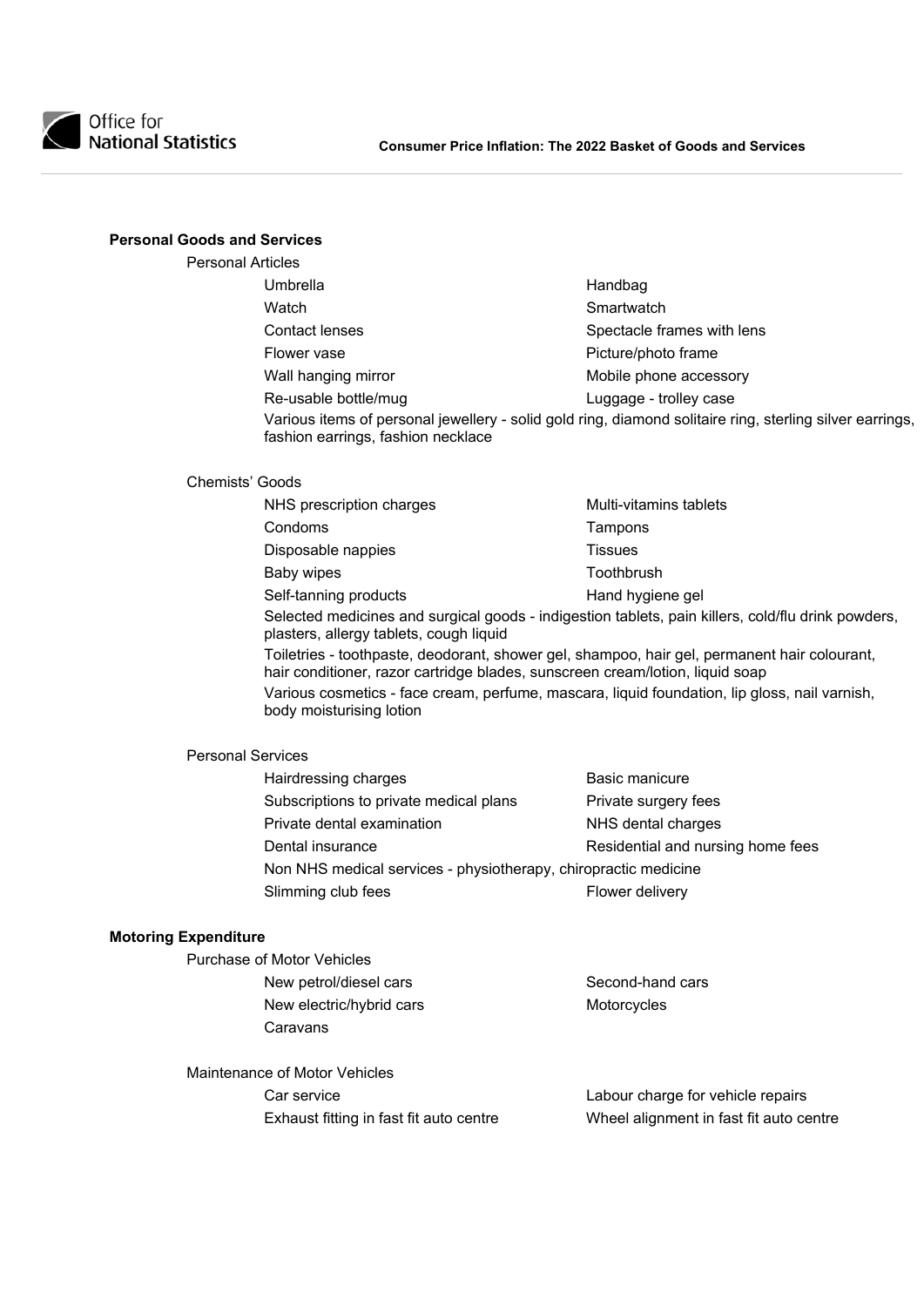

|                                     |                                                                     | Roadside recovery services<br><b>MOT</b> test fees | Car wash                      |  |  |
|-------------------------------------|---------------------------------------------------------------------|----------------------------------------------------|-------------------------------|--|--|
|                                     | Selected spare parts and accessories - eg wiper blade, tyres, bulbs |                                                    |                               |  |  |
|                                     | Petrol and Oil                                                      |                                                    |                               |  |  |
|                                     |                                                                     | Ultra low sulphur petrol<br>Motor oil              | Ultra low sulphur diesel      |  |  |
|                                     | Vehicle Tax and Insurance                                           |                                                    |                               |  |  |
|                                     |                                                                     | Vehicle excise duty                                | Vehicle insurance             |  |  |
| <b>Fares and Other Travel Costs</b> |                                                                     |                                                    |                               |  |  |
|                                     | <b>Rail Fares</b>                                                   |                                                    |                               |  |  |
|                                     |                                                                     | UK rail fares                                      | London transport fares        |  |  |
|                                     |                                                                     | Euro Tunnel fares                                  | Other underground/metro fares |  |  |
|                                     | <b>Bus and Coach Fares</b>                                          |                                                    |                               |  |  |
|                                     |                                                                     | <b>Bus fares</b>                                   | Coach fares                   |  |  |
|                                     | <b>Other Travel Costs</b>                                           |                                                    |                               |  |  |
|                                     |                                                                     | Taxi fares                                         | Minicab fares                 |  |  |
|                                     |                                                                     | Self-drive car and van hire charges                | Road tolls                    |  |  |
|                                     |                                                                     | Car park charges                                   | Airport parking charges       |  |  |
|                                     |                                                                     | Child's car seat                                   | Push chair                    |  |  |
|                                     |                                                                     | Air fares                                          | Various ferry and sea fares   |  |  |
|                                     |                                                                     | Other means of transport - eg bicycles, boats      | Cycle helmet                  |  |  |
| <b>Leisure Goods</b>                |                                                                     |                                                    |                               |  |  |
|                                     | Audio-Visual Equipment                                              |                                                    |                               |  |  |

### **Leisure G**

 Televisions DVD/Blu-ray disc player Digital media player **Digital** (DAB) radio Portable digital music player **Portable speakers** Headphones **Smart** speaker PCs - desktop and laptop example and proper peripherals Tablet computer

CDs and Tapes

 CDs, including CDs purchased over the internet Pre-recorded DVDs, including DVDs purchased over the internet Pre-recorded Blu-ray discs, including discs purchased over the internet Recordable CD **Computer software**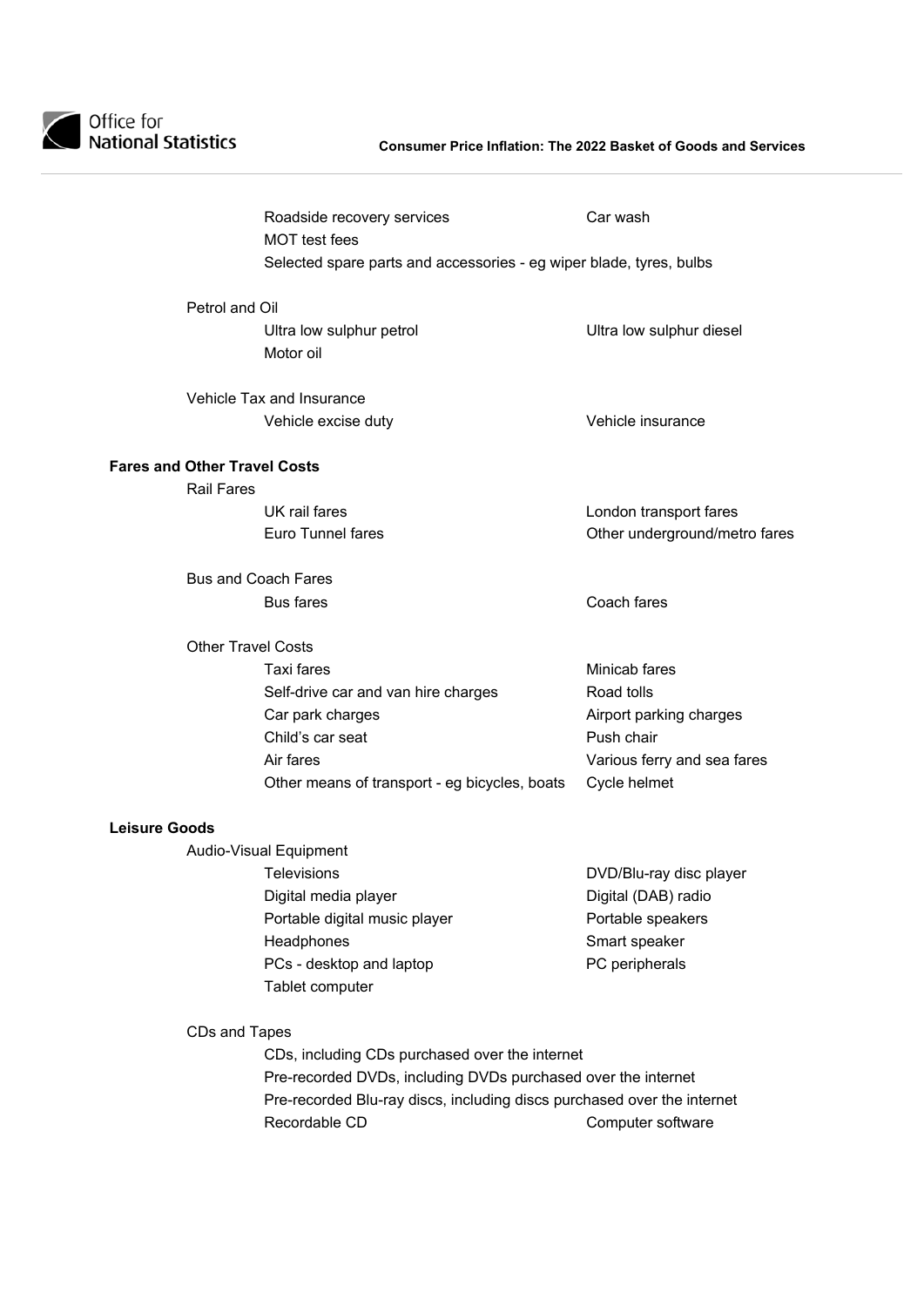

### Music downloads

Toys, Photographic and Sports Goods

| Various toys - soft toys, construction toys, model cars, activity toys, dolls, electronic<br>educational toys |                                                                                                    |  |
|---------------------------------------------------------------------------------------------------------------|----------------------------------------------------------------------------------------------------|--|
| Board game                                                                                                    | Jigsaw                                                                                             |  |
| Child's sit and ride toy                                                                                      | Child's scooter                                                                                    |  |
| Computer games, by platform, and including games purchased over the internet                                  |                                                                                                    |  |
| Computer game downloads                                                                                       | Computer games console                                                                             |  |
| Digital compact camera                                                                                        | Interchangeable lens digital camera                                                                |  |
| Action camera                                                                                                 | Digital photo processing                                                                           |  |
| Portable digital storage device                                                                               | Acoustic guitar                                                                                    |  |
| <b>Barbecue</b>                                                                                               | Sleeping bag                                                                                       |  |
| Craft/hobby kits for adults and children                                                                      |                                                                                                    |  |
|                                                                                                               | Sports equipment - golf balls, squash racquet, football, fishing rod, football boots, hand weights |  |
|                                                                                                               |                                                                                                    |  |

Books and Newspapers

 Adult, teenage and children's fiction and non-fiction paperback and hardback books eBooks entertainment of the Periodicals National daily newspapers **National daily newspapers** Provincial newspapers

Water sports equipment - eg windsurfing equipment

Gardening Products **Compost** Compost **Plant** food Lawnmower **Carden** Sanden spade Selected varieties of plants, cut flowers, seeds and including flowers purchased over the internet

### **Leisure Services**

Television Licences and Rentals

Digital television subscriptions **Rental of various types of television**  Television licence DVD rental/video on demand subscription services

Entertainment and Other Recreation

| Fees for leisure evening classes            | Charges for exercise classes  |
|---------------------------------------------|-------------------------------|
| Private health club/gym membership          | Livery charges                |
| Ten-pin bowling session                     | Golf green fees               |
| Games consoles online subscription services | Music streaming subscriptions |
| Soft play session                           | Climbing wall session         |